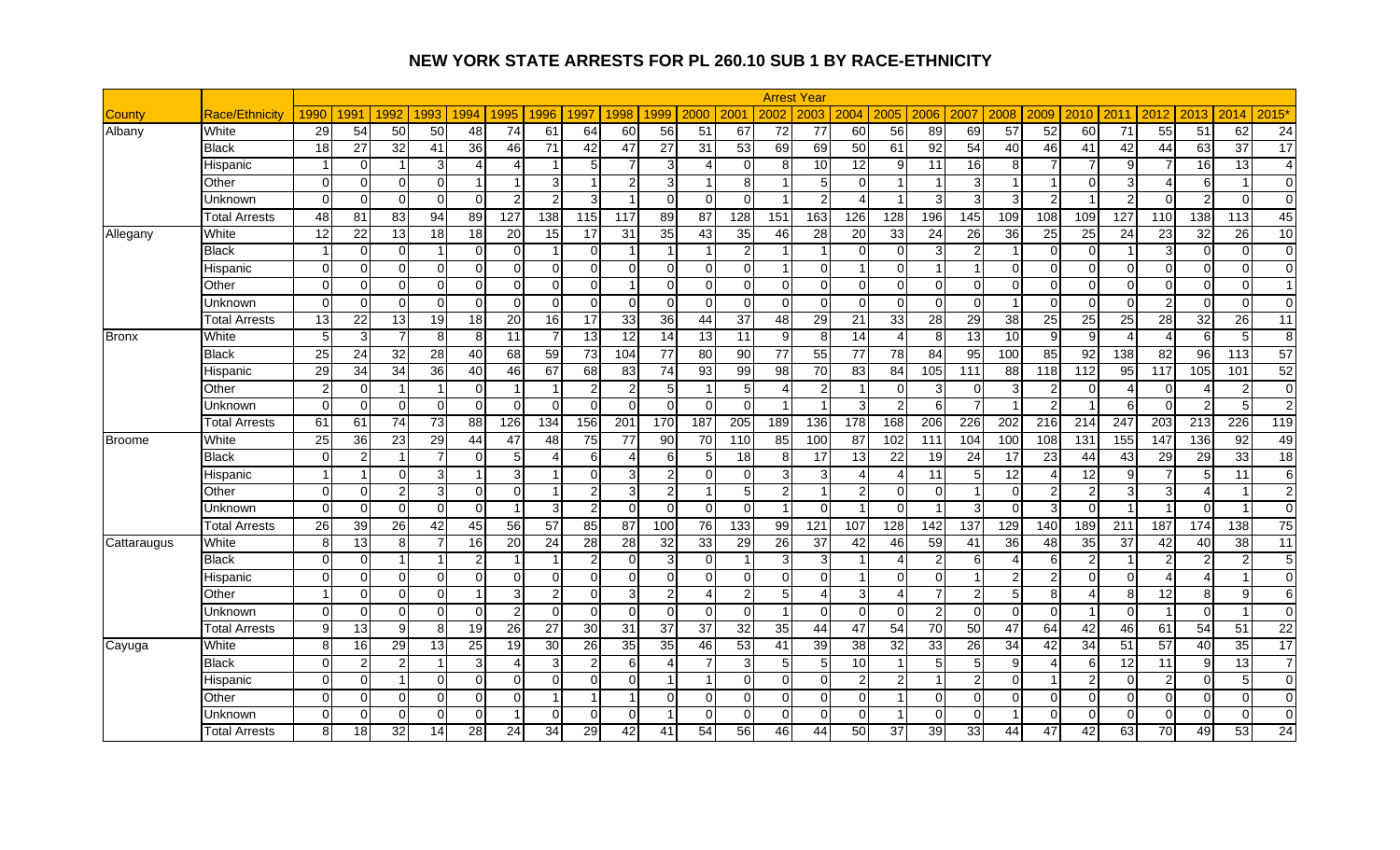|            |                       |                        |                 |                 |                 |                |                |                 |          |                 |                         |                 |                |                 | <b>Arrest Year</b>      |                      |                 |                |                 |                 |                         |                      |                 |                 |                |                 |                |
|------------|-----------------------|------------------------|-----------------|-----------------|-----------------|----------------|----------------|-----------------|----------|-----------------|-------------------------|-----------------|----------------|-----------------|-------------------------|----------------------|-----------------|----------------|-----------------|-----------------|-------------------------|----------------------|-----------------|-----------------|----------------|-----------------|----------------|
| County     | <b>Race/Ethnicity</b> | 1990                   | 1991            | 1992            | 1993            | 1994           | 1995           | 1996            | 1997     | 1998            | 1999                    | 2000            | 2001           | 2002            | 2003                    | 2004                 | 2005            | 2006           | 2007            | 2008            | 2009                    | 2010                 | 2011            | 2012            | 2013           | 2014            | 2015*          |
| Chautauqua | White                 | 19                     | 25              | 46              | 45              | 49             | 58             | 56              | 58       | 80              | 85                      | 65              | 69             | 77              | 95                      | $\overline{70}$      | 86              | 78             | $\overline{82}$ | 77              | 100                     | 91                   | $\overline{75}$ | $\overline{76}$ | 72             | 72              | 31             |
|            | <b>Black</b>          | $\Omega$               | -1              | 3               | 3               | $\overline{2}$ | 9              | 3               |          | 6               | Δ                       | Δ               | 5 <sub>l</sub> |                 | $\overline{7}$          | 5                    | 7               | 10             | 5               | 8               | 17                      | 20                   | 12              | 12              | 17             | 15              | 3 <sup>l</sup> |
|            | Hispanic              | $\overline{2}$         | $\Omega$        | $\overline{3}$  | $\Omega$        | $\Omega$       | $\Omega$       |                 | U        | $\Omega$        | -1                      | $\Omega$        | $\Omega$       |                 | 9                       | 8                    | 10              | $\overline{4}$ |                 | 12              | 15                      | 13                   | 13              | 14              | 10             | 16              | $6 \mid$       |
|            | Other                 | $\Omega$               | $\Omega$        | $\Omega$        | $\Omega$        | $\Omega$       | $\Omega$       | $\Omega$        |          | $\Omega$        | $\Omega$                | $\Omega$        | $\mathbf{2}$   | $\Omega$        |                         | 3                    |                 | $\Omega$       |                 |                 | 2                       |                      | $\overline{2}$  | $\mathfrak{p}$  | $\overline{c}$ | $\Omega$        | $\Omega$       |
|            | Unknown               | $\Omega$               | $\Omega$        | $\Omega$        | $\overline{1}$  | $\Omega$       | $\Omega$       | $\Omega$        | $\Omega$ | $\Omega$        | $\Omega$                | $\Omega$        | $\Omega$       | $\Omega$        | $\Omega$                | $\Omega$             | $\Omega$        | $\Omega$       | $\Omega$        | $\Omega$        | $\overline{\mathbf{1}}$ |                      | $\Omega$        |                 |                | 1               | $\Omega$       |
|            | Total Arrests         | 21                     | 26              | 52              | 49              | 51             | 67             | 60              | 61       | 86              | 90                      | 69              | 76             | 91              | 112                     | 86                   | 104             | 92             | 96              | 98              | 135                     | 126                  | 102             | 105             | 102            | 104             | 40             |
| Chemung    | White                 | 9                      | Δ               | $\overline{9}$  |                 | 6              | 25             | 23              | 46       | 46              | 40                      | 35              | 44             | 54              | 62                      | 68                   | 51              | 44             | 57              | 69              | 57                      | $\overline{53}$      | 56              | 78              | 81             | 53              | 29             |
|            | <b>Black</b>          | $\boldsymbol{\Lambda}$ | $\Omega$        | Δ               | 1               | $\Omega$       |                | $\mathbf{3}$    | 6        | 11              | $\overline{2}$          | 6 <sup>1</sup>  |                | $\overline{13}$ | 6                       | 16                   | 14              | 14             | 6               | 17              |                         | 12                   | 13              | 25              | 16             | 17              | 12             |
|            | Hispanic              | $\mathbf 0$            | $\Omega$        | $\Omega$        | $\Omega$        | $\Omega$       | $\mathbf 0$    | $\Omega$        | $\Omega$ | $\Omega$        | $\Omega$                | $\overline{0}$  |                | $\Omega$        | $\Omega$                | $\overline{2}$       | $\overline{0}$  | $\overline{1}$ | $\Omega$        | $\overline{2}$  | 3                       | $\overline{2}$       | 5               |                 | 6              | $\overline{2}$  | $\overline{1}$ |
|            | Other                 | $\mathbf 0$            | $\Omega$        | $\Omega$        | $\Omega$        | $\Omega$       | $\mathbf 0$    | $\overline{0}$  | ∩        | $\overline{0}$  | $\mathbf 0$             | $\overline{0}$  | $\overline{0}$ |                 | $\Omega$                | 0                    | $\overline{0}$  | $\overline{0}$ | 2               | $\mathbf 0$     | 0                       | 3                    | $\Omega$        | $\Omega$        | $\mathbf 0$    | $\overline{1}$  | $\Omega$       |
|            | Unknown               | $\Omega$               | $\Omega$        | $\Omega$        | $\Omega$        | $\Omega$       | $\Omega$       | $\overline{1}$  | $\Omega$ | $\Omega$        | $\Omega$                | $\overline{0}$  | $\Omega$       | $\mathcal{P}$   | $\Omega$                | $\overline{1}$       | $\Omega$        | $\Omega$       | $\Omega$        | $\Omega$        | $\overline{1}$          | $\overline{ }$       |                 |                 | $\Omega$       | $\Omega$        | $\Omega$       |
|            | Total Arrests         | $\overline{13}$        | 4               | 13              | 8 <sup>1</sup>  | 6              | 26             | $\overline{27}$ | 52       | $\overline{57}$ | 42                      | 41              | 52             | $\overline{70}$ | $\overline{68}$         | 87                   | 65              | 59             | 65              | 88              | 68                      | 71                   | 75              | 108             | 103            | $\overline{73}$ | 42             |
| Chenango   | White                 | $\overline{7}$         | 12              | $\overline{14}$ | 12              | 9              | 14             | 10              | 14       | $\overline{22}$ | 15                      | $\overline{48}$ | 19             | 29              | 38                      | 43                   | 35              | 43             | $\overline{34}$ | 44              | 43                      | $\overline{35}$      | 43              | 35              | 35             | $\overline{33}$ | 21             |
|            | <b>Black</b>          | $\Omega$               | -1              | $\Omega$        | $\Omega$        | $\Omega$       | $\mathbf 0$    | 0               | U        | $\Omega$        | $\mathbf 0$             | 1               | $\Omega$       | $\Omega$        | $\Omega$                | $\blacktriangleleft$ | 1               | $\overline{1}$ | $\mathcal{P}$   | $\mathbf 0$     | 3                       | 4                    |                 |                 | $\Omega$       | -1              | $\overline{1}$ |
|            | Hispanic              | $\Omega$               | $\Omega$        | $\Omega$        | $\Omega$        | $\Omega$       | $\Omega$       | $\Omega$        | $\Omega$ | $\Omega$        | $\Omega$                | $\overline{0}$  | $\Omega$       |                 | $\Omega$                | $\Omega$             | $\overline{0}$  | $\overline{1}$ | $\Omega$        | $\Omega$        | $\Omega$                | $\Omega$             | $\Omega$        |                 | $\overline{4}$ | 3               | $\Omega$       |
|            | Other                 | $\Omega$               | 1               | $\Omega$        | $\Omega$        | $\Omega$       | $\mathbf 0$    | $\overline{0}$  | $\Omega$ | $\Omega$        | $\Omega$                | $\overline{0}$  | $\overline{0}$ | $\Omega$        | $\Omega$                | $\Omega$             | $\overline{0}$  | $\Omega$       | $\Omega$        | $\mathbf 0$     | 0                       | $\Omega$             | $\Omega$        | $\Omega$        | $\Omega$       | $\mathbf 0$     | $\Omega$       |
|            | Unknown               | $\Omega$               | $\Omega$        | $\Omega$        | $\Omega$        | $\Omega$       | $\Omega$       | $\Omega$        | $\Omega$ | $\Omega$        | $\Omega$                | $\overline{0}$  | $\Omega$       | $\Omega$        | $\Omega$                | $\overline{1}$       | 1               | $\Omega$       | $\Omega$        | $\Omega$        | $\Omega$                | $\blacktriangleleft$ | $\Omega$        | -1              | $\Omega$       | $\mathbf 0$     | $\Omega$       |
|            | <b>Total Arrests</b>  |                        | 14              | 14              | $\overline{12}$ | 9              | 14             | 10              | 14       | 22              | 15                      | 49              | 19             | 30              | 38                      | 45                   | 37              | 45             | 36              | 44              | 46                      | 40                   | 44              | 41              | 39             | $\overline{37}$ | 22             |
| Clinton    | White                 | 9                      | 15              | 21              | 29              | 24             | 36             | 51              | 50       | 50              | 54                      | 55              | 52             | 66              | 63                      | 56                   | 36              | 26             | $\overline{35}$ | $\overline{32}$ | 36                      | 20                   | 37              | 21              | 12             | $\overline{19}$ | 12             |
|            | <b>Black</b>          | $\Omega$               | $\Omega$        | $\overline{2}$  | 1               | 6              | $\overline{c}$ | $\overline{2}$  |          | 6               | 3                       | 8 <sup>1</sup>  | 3              |                 | $5\overline{)}$         | 3                    | 6               | $\overline{4}$ | $\mathcal{P}$   | $\overline{4}$  | 3                       | 3                    | 5               | 3               |                | 3               | $\overline{0}$ |
|            | Hispanic              | $\Omega$               | $\Omega$        | $\Omega$        | $\Omega$        |                | $\Omega$       | $\Omega$        | U        | $\Omega$        | $\Omega$                | $\overline{0}$  | $\Omega$       |                 | $\Omega$                | 3                    | $\overline{0}$  | $\Omega$       | $\Omega$        | $\mathbf 3$     | $\blacktriangleleft$    | $\Omega$             |                 | $\overline{2}$  | $\Omega$       | $\Omega$        | $\Omega$       |
|            | Other                 | $\mathbf 0$            | $\Omega$        | $\Omega$        | $\overline{0}$  | $\Omega$       | $\mathbf 0$    | $\overline{0}$  | $\Omega$ | $\overline{0}$  | $\mathbf 0$             | $\overline{0}$  | $\mathbf{2}$   |                 | $\Omega$                | $\Omega$             | 1               | $\overline{1}$ | $\Omega$        | $\overline{c}$  | 0                       | $\Omega$             | $\Omega$        | $\Omega$        | $\mathbf 0$    | $\overline{1}$  | $\Omega$       |
|            | Unknown               | $\Omega$               | $\Omega$        | $\Omega$        | $\Omega$        | $\Omega$       | $\Omega$       | $\overline{1}$  |          | -1              | $\Omega$                | $\overline{0}$  | $\overline{0}$ | $\Omega$        | $\overline{\mathbf{1}}$ | $\Omega$             | $\Omega$        | 3              | $\Omega$        | $\overline{0}$  | $\Omega$                | 1                    | $\Omega$        | 1               |                | $\mathbf 0$     | $\Omega$       |
|            | <b>Total Arrests</b>  | 9                      | 15              | 23              | 30              | 31             | 38             | 54              | 53       | 57              | 57                      | 63              | 57             | 71              | 69                      | 62                   | 43              | 34             | 37              | 41              | 40                      | 24                   | 43              | 27              | 14             | 23              | 12             |
| Columbia   | White                 | 10                     | 24              | 12              | Δ               | 11             | 20             | 25              |          | 25              | 20                      | 28              | 21             | 31              | 38                      | 19                   | $\overline{38}$ | 35             | 15              | $\overline{17}$ | 14                      | 17                   | 24              | 18              | 14             | 11              | 5 <sub>l</sub> |
|            | <b>Black</b>          | $\Omega$               | 3               | $\Omega$        |                 |                | 5              | $\overline{3}$  |          | 5               | 3                       | 9               | 9              | 8               | 21                      | $\overline{7}$       | 12              | 13             | 10              | 12              | 10                      | 15                   | 10              | 12              | $\mathbf{3}$   | 6               | 3 <sup>1</sup> |
|            | Hispanic              | $\Omega$               | $\overline{c}$  | ΩI              |                 | $\Omega$       | $\mathbf 0$    | $\Omega$        |          | 1               | $\Omega$                | $\overline{0}$  | $\Omega$       |                 | 3                       | 3                    | $\overline{0}$  | 5              |                 |                 | $\overline{2}$          |                      | 3               | 2               | $\sqrt{3}$     | 3               | $\overline{1}$ |
|            | Other                 | $\Omega$               | $\overline{0}$  | $\Omega$        | 1               | $\Omega$       | 0              | $\overline{2}$  |          | $\Omega$        | $\overline{\mathbf{1}}$ | $\overline{a}$  | $\overline{0}$ | $\mathcal{P}$   | $\mathbf 0$             | $\mathbf 0$          | $\overline{0}$  | $\overline{0}$ |                 |                 | $\Omega$                | $\Omega$             | $\overline{0}$  | $\Omega$        | $\mathbf 0$    | $\pmb{0}$       | $\Omega$       |
|            | Unknown               | $\Omega$               | $\Omega$        | $\Omega$        | $\Omega$        | $\Omega$       | $\Omega$       | $\mathbf{3}$    | U        | $\Omega$        | $\Omega$                | $\mathbf{O}$    | $\Omega$       | $\Omega$        | $\Omega$                | $\overline{1}$       | 1               | $\Omega$       | $\Omega$        | $\Omega$        | -1                      | $\Omega$             | $\Omega$        |                 | $\Omega$       | $\mathbf 0$     | $\Omega$       |
|            | <b>Total Arrests</b>  | 10                     | 29              | 12              | 7               | 12             | 25             | 33              | 15       | 31              | 24                      | 39              | 30             | 42              | 62                      | 30                   | 51              | 53             | 28              | 31              | 27                      | 33                   | 37              | 33              | 20             | $\overline{20}$ | $\overline{9}$ |
| Cortland   | White                 | 20                     | 20              | 27              | 36              | 44             | 74             | 61              | 57       | 53              | 52                      | 83              | 56             | 96              | 80                      | 78                   | 65              | 53             | 57              | 75              | 66                      | 57                   | 63              | 67              | 54             | 60              | 32             |
|            | <b>Black</b>          | $\Omega$               | $\overline{2}$  | $\Omega$        | -1              |                |                |                 |          | $\overline{2}$  | $\Omega$                | 5 <sup>5</sup>  | 11             |                 | 9                       | 3                    | 4               | 3              | 6               | $\mathbf{3}$    | Δ                       | 8                    | 3               |                 | 5              | 4               | 2 <sub>l</sub> |
|            | Hispanic              | $\mathbf 0$            | $\Omega$        | $\Omega$        | 1               | $\Omega$       | $\mathbf 0$    | $\overline{0}$  |          | $\Omega$        | $\Omega$                | $\overline{0}$  | $\overline{0}$ |                 | $\overline{2}$          | $\overline{2}$       |                 | 2              | 2               |                 |                         |                      | $\Omega$        | $\Omega$        | $\overline{5}$ | 3               | $\mathbf{1}$   |
|            | Other                 | $\Omega$               | $\Omega$        | $\Omega$        | $\Omega$        | $\Omega$       | $\mathbf 0$    | $\Omega$        |          | $\Omega$        |                         | $\overline{0}$  | $\overline{0}$ |                 | $\overline{\mathbf{1}}$ |                      | $\overline{0}$  | $\overline{0}$ | $\Omega$        | $\mathbf 0$     | $\overline{1}$          | $\Omega$             |                 |                 | $\Omega$       | $\mathbf 0$     | $\Omega$       |
|            | Jnknown               | $\mathbf 0$            | $\overline{0}$  | $\Omega$        | $\overline{0}$  | $\mathbf 0$    | $\mathbf 0$    | $\overline{0}$  | $\Omega$ | $\overline{2}$  | $\mathbf 0$             | $\overline{0}$  | $\overline{0}$ | ∩               | $\Omega$                | $\mathbf 0$          | $\overline{0}$  | $\overline{0}$ | $\Omega$        | $\mathbf 0$     |                         | $\Omega$             | $\overline{0}$  | $\overline{0}$  | $\mathbf 0$    | 0               | $\overline{0}$ |
|            | <b>Total Arrests</b>  | 20                     | $\overline{22}$ | 27              | 38              | 45             | 75             | 62              | 62       | 57              | 53                      | $\overline{88}$ | 67             | 105             | 92                      | 84                   | 70              | 58             | 65              | 79              | 74                      | 66                   | 67              | 75              | 64             | 67              | 35             |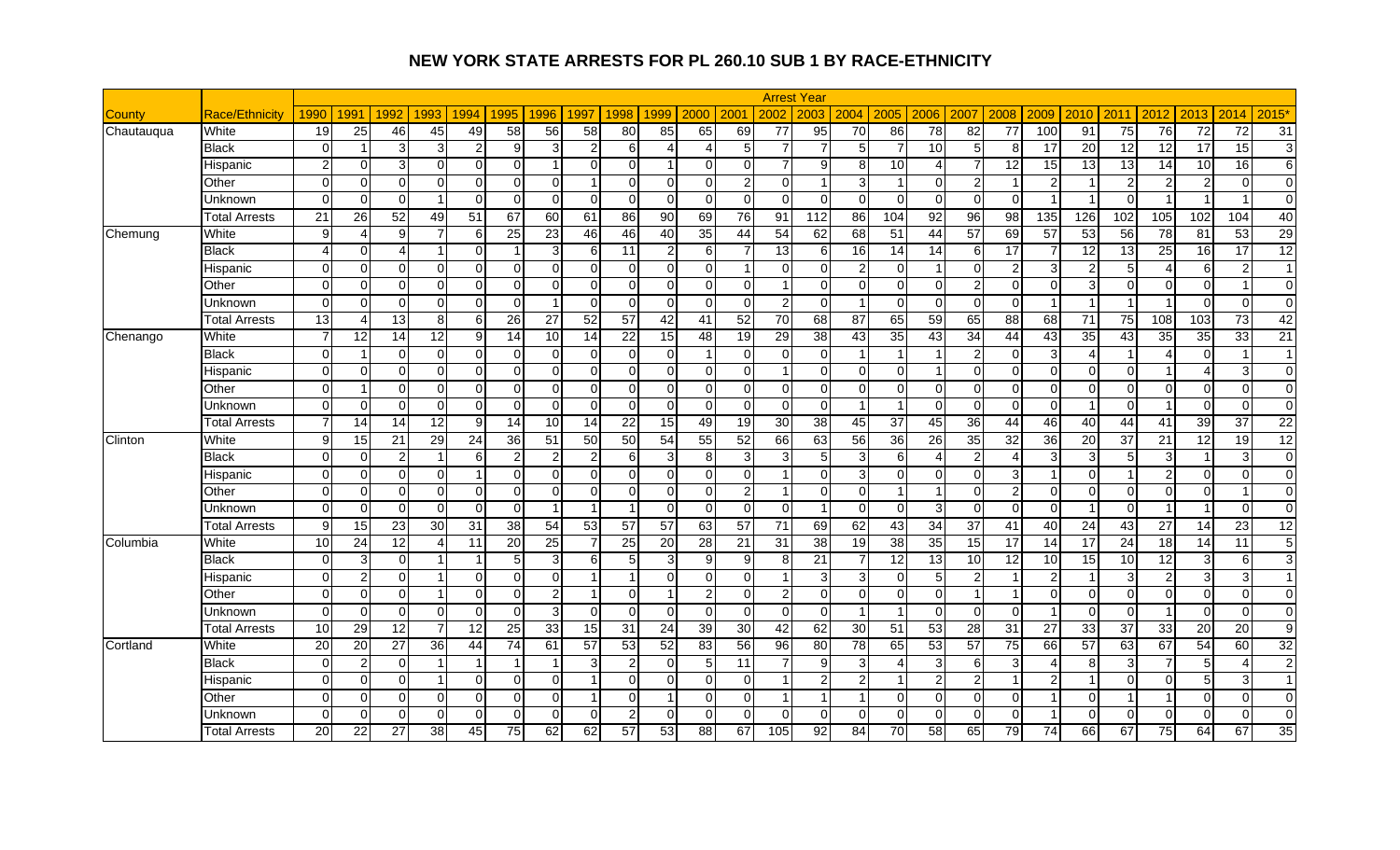|                 |                       |                        |                |                |                 |                |                |                 |          |                 |                        |                 |                |                 | <b>Arrest Year</b>      |                         |                  |                         |                 |                  |                      |                 |                        |                 |                  |                 |                |
|-----------------|-----------------------|------------------------|----------------|----------------|-----------------|----------------|----------------|-----------------|----------|-----------------|------------------------|-----------------|----------------|-----------------|-------------------------|-------------------------|------------------|-------------------------|-----------------|------------------|----------------------|-----------------|------------------------|-----------------|------------------|-----------------|----------------|
| County          | <b>Race/Ethnicity</b> | 1990                   | 1991           | 1992           | 1993            | 1994           | 1995           | 1996            | 1997     | 1998            | 1999                   | 2000            | 2001           | 2002            | 2003                    | 2004                    | 2005             | 2006                    | 2007            | 2008             | 2009                 | 2010            | 2011                   | 2012            | 2013             | 2014            | $2015*$        |
| Delaware        | White                 | 12                     | 22             | 14             | 25              | 22             | 15             | 23              | 21       | 28              | 22                     | 38              | 33             | 27              | 29                      | 30                      | 26               | 43                      | 28              | 20               | 37                   | 40              | 23                     | $\overline{32}$ | 30               | 33              | 14             |
|                 | Black                 | $\Omega$               |                |                | $\Omega$        | $\Omega$       |                | 2               | ∩        | -1              |                        |                 | $\Omega$       | $\Omega$        | $\overline{2}$          | $\Omega$                | $\Omega$         | $\overline{2}$          | $\Omega$        |                  |                      | U               | $\overline{2}$         |                 |                  | $\Omega$        | $\Omega$       |
|                 | Hispanic              | $\mathbf 0$            |                | $\Omega$       | $\overline{2}$  |                | $\mathbf 0$    | $\Omega$        | $\Omega$ | $\mathbf 0$     | $\Omega$               | $\overline{0}$  | $\Omega$       |                 | $\mathbf 0$             | $\overline{2}$          | $\overline{0}$   | $\overline{2}$          | 2               | $\mathbf 0$      | $\overline{2}$       | 3               | $\Omega$               |                 | $\overline{4}$   | $\overline{2}$  | $\overline{0}$ |
|                 | Other                 | $\Omega$               | $\Omega$       | $\Omega$       | $\Omega$        | $\Omega$       | $\Omega$       | $\Omega$        | $\Omega$ | $\Omega$        | $\Omega$               | $\overline{0}$  |                |                 | $\Omega$                | $\Omega$                | $\overline{0}$   | $\overline{0}$          | $\Omega$        | $\mathbf 0$      | $\Omega$             | $\Omega$        | $\Omega$               | $\Omega$        | $\mathbf 0$      | $\mathbf 0$     | $\Omega$       |
|                 | Unknown               | $\Omega$               | $\Omega$       |                | $\Omega$        | $\Omega$       | $\mathbf 0$    | $\Omega$        | $\Omega$ | $\mathbf 0$     | $\mathbf 0$            | $\overline{0}$  | $\overline{0}$ | $\Omega$        | $\overline{\mathbf{1}}$ | $\Omega$                | $\overline{0}$   | $\overline{0}$          | $\Omega$        | $\mathbf{1}$     | $\Omega$             | -1              | $\overline{0}$         | $\Omega$        | $\mathbf 0$      | $\mathbf 0$     | $\overline{0}$ |
|                 | Total Arrests         | 12                     | 24             | 16             | 27              | 23             | 16             | 25              | 21       | $\overline{29}$ | 23                     | 39              | 34             | $\overline{28}$ | $\overline{32}$         | 32                      | $\overline{26}$  | 47                      | $\overline{30}$ | $\overline{22}$  | 40                   | 44              | 25                     | $\overline{34}$ | $\overline{35}$  | 35              | 14             |
| <b>Dutchess</b> | White                 | 32                     | 37             | 45             | $\overline{32}$ | 35             | 25             | 41              | 48       | 64              | 47                     | 67              | 82             | 82              | 66                      | 56                      | 47               | 53                      | $\overline{30}$ | $\overline{44}$  | 32                   | 21              | 28                     | 31              | 23               | $\overline{24}$ | 20             |
|                 | <b>Black</b>          | 4                      | 10             | <sup>6</sup>   | 15              | 12             | 6              | 13              | 13       | 12              | 17                     | 9               | 26             | 19              | 19                      | 25                      | 10               | 14                      | 15              | 34               | 20                   | 20              | $\overline{25}$        | 30              | 15               | 10              | 11             |
|                 | Hispanic              | $\overline{2}$         | $\Omega$       |                | $\overline{2}$  |                | $\overline{c}$ | 0               |          |                 | $\Omega$               | 1               |                | 5               | 6                       | 9                       | 6                | $\overline{2}$          | 9               | $\overline{13}$  | 19                   | 9               | 14                     | 14              | 13               | 8               | $\overline{4}$ |
|                 | Other                 | $\Omega$               | -1             | $\Omega$       | -1              | $\Omega$       | $\Omega$       | $\Omega$        | $\Omega$ | -1              | -1                     | $\mathbf{1}$    | $\Omega$       | $\mathcal{P}$   | 3                       | $\blacktriangleleft$    | 1                | $\overline{\mathbf{1}}$ | $\mathcal{P}$   | $\mathbf 0$      | $\Omega$             | $\Omega$        | $\Omega$               | $\mathcal{P}$   | $\overline{2}$   | $\Omega$        | $\Omega$       |
|                 | Unknown               | $\Omega$               | $\Omega$       | $\Omega$       | $\Omega$        | $\Omega$       | $\Omega$       | $\Omega$        | 2        | $\Omega$        | $\Omega$               | $\Omega$        | $\Omega$       | $\Omega$        | $\overline{1}$          | $\overline{1}$          | 3                | $\overline{4}$          | $\overline{3}$  | $\mathbf 0$      | $\overline{1}$       | $\Omega$        | $\Omega$               | -1              | $\Omega$         | $\mathbf 0$     | $\overline{1}$ |
|                 | Total Arrests         | 38                     | 48             | 52             | 50              | 48             | 33             | 54              | 65       | $\overline{78}$ | 65                     | $\overline{78}$ | 109            | 108             | 95                      | 92                      | 67               | $\overline{74}$         | 59              | 91               | 72                   | 50              | 67                     | $\overline{78}$ | 53               | 42              | 36             |
| Erie            | White                 | 60                     | 63             | 83             | 48              | 76             | 87             | 89              | 134      | 141             | 193                    | 198             | 217            | 194             | 190                     | 219                     | 210              | $\overline{243}$        | 266             | 235              | 216                  | 245             | 236                    | 233             | 293              | 244             | 124            |
|                 | <b>Black</b>          | $\overline{21}$        | 26             | 27             | 16              | 17             | 42             | 56              | 72       | 74              | 83                     | 80              | 119            | 122             | $\overline{92}$         | 108                     | $\overline{111}$ | 122                     | 115             | $\overline{112}$ | 129                  | 105             | $\frac{115}{115}$      | 137             | $\overline{147}$ | 119             | 88             |
|                 | Hispanic              |                        | $\overline{2}$ |                | 5               |                | 6              | 5 <sub>l</sub>  |          | $\overline{7}$  |                        | $\overline{2}$  |                | 11              | 19                      | 10                      | 10               | 15                      | 23              | 18               | 28                   | $\overline{32}$ | 29                     | 36              | 38               | 25              | 17             |
|                 | Other                 | $\overline{1}$         | $\overline{1}$ |                | $\overline{2}$  |                | $\overline{4}$ | $\overline{1}$  | 5        | 3               | $\overline{7}$         | $\overline{4}$  | 9              | 3               | $\Omega$                | $\overline{5}$          | 11               | $\overline{7}$          |                 | 9                | 5                    | 3               | $\overline{17}$        |                 | 13               | 5               | 3 <sup>l</sup> |
|                 | Unknown               | $\Omega$               | $\Omega$       | $\overline{2}$ | $\overline{1}$  | 2              | -1             | $\overline{2}$  | 3        | Δ               | 3                      | $\overline{4}$  | $\overline{4}$ | 3               | 6                       | $\overline{2}$          | 6                | $\overline{1}$          | $\overline{4}$  | $\overline{c}$   | 3                    | 3               | 3                      |                 | 5                | 5               | 3 <sub>l</sub> |
|                 | <b>Total Arrests</b>  | 83                     | 92             | 114            | $\overline{72}$ | 97             | 140            | 153             | 221      | 229             | 287                    | 288             | 350            | 333             | 307                     | 344                     | 348              | 388                     | 415             | 376              | 381                  | 388             | 400                    | 414             | 496              | 398             | 235            |
| <b>Essex</b>    | White                 | $\boldsymbol{\Lambda}$ | 3              | 10             | $6 \mid$        | 14             | 17             | $\overline{18}$ | 26       | 30              | 31                     | $\overline{28}$ | 26             | 28              | 26                      | 20                      | 11               | 16                      | $\overline{19}$ | 29               | 18                   | 14              | 12                     | Δ               | 5                | 16              | 9 <sub>l</sub> |
|                 | <b>Black</b>          | $\Omega$               | $\Omega$       | $\Omega$       | $\Omega$        | $\Omega$       | $\Omega$       | $\Omega$        | $\Omega$ | $\overline{2}$  | $\overline{2}$         | $\overline{0}$  | 1              | $\Omega$        | $\overline{1}$          | $\overline{2}$          | $\overline{0}$   | $\Omega$                | $\Omega$        | $\mathbf 1$      | $\overline{1}$       | 0               | $\Omega$               | $\Omega$        | $\Omega$         | $\mathbf 0$     | $\Omega$       |
|                 | Hispanic              | $\mathbf 0$            | $\Omega$       | $\Omega$       | $\overline{0}$  | $\Omega$       | $\mathbf 0$    | 0               | $\Omega$ | $\overline{0}$  | $\Omega$               | $\overline{0}$  | $\overline{0}$ | $\Omega$        | $\overline{1}$          | $\blacktriangleleft$    | $\overline{0}$   | $\overline{0}$          | $\Omega$        | 0                | 0                    | -1              |                        | $\overline{0}$  | $\mathbf 0$      | 0               | $\mathbf{1}$   |
|                 | Other                 | $\Omega$               | $\Omega$       | $\Omega$       | $\Omega$        | $\Omega$       | $\mathbf 0$    | $\overline{0}$  | $\Omega$ | $\Omega$        | $\Omega$               | $\overline{0}$  | $\overline{0}$ |                 | $\Omega$                | $\overline{\mathbf{1}}$ | $\overline{0}$   | $\Omega$                | $\Omega$        | $\mathbf 0$      | $\mathbf 0$          | $\Omega$        | $\Omega$               | $\Omega$        | $\Omega$         | $\mathbf 0$     | $\Omega$       |
|                 | Unknown               | $\mathbf 0$            | $\Omega$       | $\Omega$       | $\Omega$        | $\Omega$       | $\mathbf 0$    | $\mathbf 0$     | $\Omega$ | $\mathbf 0$     | $\Omega$               | $\overline{0}$  | $\mathbf 0$    | $\Omega$        | $\Omega$                | 0                       | 1                | $\Omega$                | $\Omega$        | $\mathbf 0$      | $\overline{1}$       | $\Omega$        | $\Omega$               | $\Omega$        | $\mathbf 0$      | 0               | $\Omega$       |
|                 | <b>Total Arrests</b>  | $\boldsymbol{\Lambda}$ | 3              | 10             | 6               | 14             | 17             | 18              | 26       | 32              | 33                     | 28              | 27             | 29              | 28                      | 24                      | 12               | 16                      | 19              | 30               | 20                   | 15              | 13                     | Δ               | 5                | 16              | 10             |
| Franklin        | White                 | $\overline{12}$        | $\overline{7}$ | 17             | 7               | 19             | 15             | 35              | 34       | $\overline{26}$ | 47                     | 47              | 34             | 34              | 52                      | 34                      | 39               | 47                      | 36              | 43               | 49                   | 46              | 26                     | 40              | 40               | $\overline{24}$ | 5 <sub>l</sub> |
|                 | <b>Black</b>          | $\mathbf 0$            | 1              | $\Omega$       |                 | $\Omega$       | $\Omega$       | $\mathbf{3}$    | ∩        | $\overline{2}$  | -1                     | $\overline{0}$  | $\overline{2}$ |                 | $\overline{1}$          | $\blacktriangleleft$    | $\overline{0}$   | $\Omega$                | $\mathcal{P}$   | $\mathbf 0$      | $\blacktriangleleft$ | 2               | $\Omega$               |                 | $\overline{4}$   | $\sqrt{2}$      | $\Omega$       |
|                 | Hispanic              | $\mathbf 0$            | $\Omega$       |                | $\Omega$        |                | $\mathbf 0$    | $\overline{0}$  | U        | $\mathbf 0$     | $\Omega$               | $\overline{0}$  | $\overline{0}$ | ∩               | $\Omega$                | $\Omega$                | 1                | $\Omega$                |                 | 3                | -1                   | $\Omega$        | $\Omega$               | $\Omega$        | $\mathbf 0$      | $\mathbf 0$     | $\overline{1}$ |
|                 | Other                 | $\Omega$               | $\Omega$       | $\Omega$       | 4               | $\overline{2}$ | $\overline{0}$ | $\overline{0}$  |          | $\overline{a}$  | $\boldsymbol{\Lambda}$ | 3               | 3              | $\mathcal{P}$   | $\overline{1}$          | $\blacktriangleleft$    | 1                | $\overline{1}$          | $\mathfrak{p}$  |                  | 6                    | 3 <sup>1</sup>  | $\boldsymbol{\Lambda}$ | 5               | $\overline{2}$   | 6               | 2 <sub>l</sub> |
|                 | Unknown               | $\Omega$               | $\Omega$       | $\Omega$       | $\Omega$        | $\Omega$       | $\mathbf 0$    | $\overline{2}$  |          | 2               | $\Omega$               | $\overline{0}$  | $\overline{0}$ | $\Omega$        | $\overline{1}$          | $\Omega$                | $\overline{2}$   | $\overline{1}$          | $\mathcal{P}$   | $\overline{0}$   | $\mathbf 0$          |                 | $\Omega$               |                 | $\Omega$         | $\mathbf 0$     | $\Omega$       |
|                 | <b>Total Arrests</b>  | 12                     | 8              | 18             | 12              | 22             | 15             | 40              | 36       | $\overline{32}$ | $\overline{52}$        | 50              | 39             | 37              | 55                      | 36                      | 43               | 49                      | 43              | $\overline{47}$  | 57                   | 52              | $\overline{30}$        | 47              | 46               | 32              | 8 <sup>1</sup> |
| Fulton          | White                 | 5                      | 11             | 18             | 11              | 27             | 26             | 39              | 45       | 52              | $\overline{72}$        | 42              | 57             | 54              | 43                      | 65                      | 49               | 39                      | 31              | 32               | 32                   | 28              | 20                     | 24              | 27               | $\overline{30}$ | 17             |
|                 | <b>Black</b>          | $\Omega$               | $\Omega$       | $\Omega$       | $\Omega$        | $\Omega$       | $\overline{c}$ |                 |          | Δ               | -1                     | $\overline{a}$  |                |                 |                         | $\blacktriangleleft$    | 4                | 5                       | $\Omega$        | $\overline{4}$   | $\Omega$             | -1              |                        | 2               | 5                | $\overline{2}$  | 2 <sub>l</sub> |
|                 | Hispanic              | $\mathbf 0$            | $\Omega$       | $\Omega$       |                 |                | $\mathbf 0$    | $\overline{0}$  | $\Omega$ |                 | $\Omega$               | $\overline{0}$  | $\mathbf{2}$   |                 |                         | $\Omega$                | 3                | 2                       | 2               | 3                | 3                    | $\Omega$        |                        |                 | $\mathbf 0$      | 3               | $\overline{2}$ |
|                 | Other                 | $\Omega$               | $\Omega$       | $\Omega$       | $\Omega$        | $\Omega$       | $\mathbf 0$    | $\Omega$        |          | $\Omega$        | $\Omega$               |                 | $\overline{2}$ |                 | $\Omega$                | $\Omega$                | $\Omega$         | $\overline{0}$          | $\Omega$        | $\overline{0}$   | $\Omega$             | $\Omega$        | $\Omega$               |                 | $\mathbf 0$      | $\mathbf 0$     | $\overline{2}$ |
|                 | Jnknown               | $\mathbf 0$            | $\overline{0}$ | $\Omega$       |                 |                | 5              | 3               | $\Omega$ | $\overline{0}$  |                        |                 |                | $\Omega$        |                         | $\mathbf 0$             |                  | $\overline{0}$          | $\Omega$        | $\mathbf 0$      | 0                    | 0               | $\overline{0}$         |                 | $\mathbf 0$      | 0               | $\overline{0}$ |
|                 | <b>Total Arrests</b>  | 5                      | 11             | 18             | 13              | 29             | 33             | 43              | 48       | 57              | 74                     | 46              | 63             | 61              | 46                      | 66                      | 57               | 46                      | 33              | 39               | 35                   | 29              | $\overline{22}$        | 29              | 32               | 35              | 23             |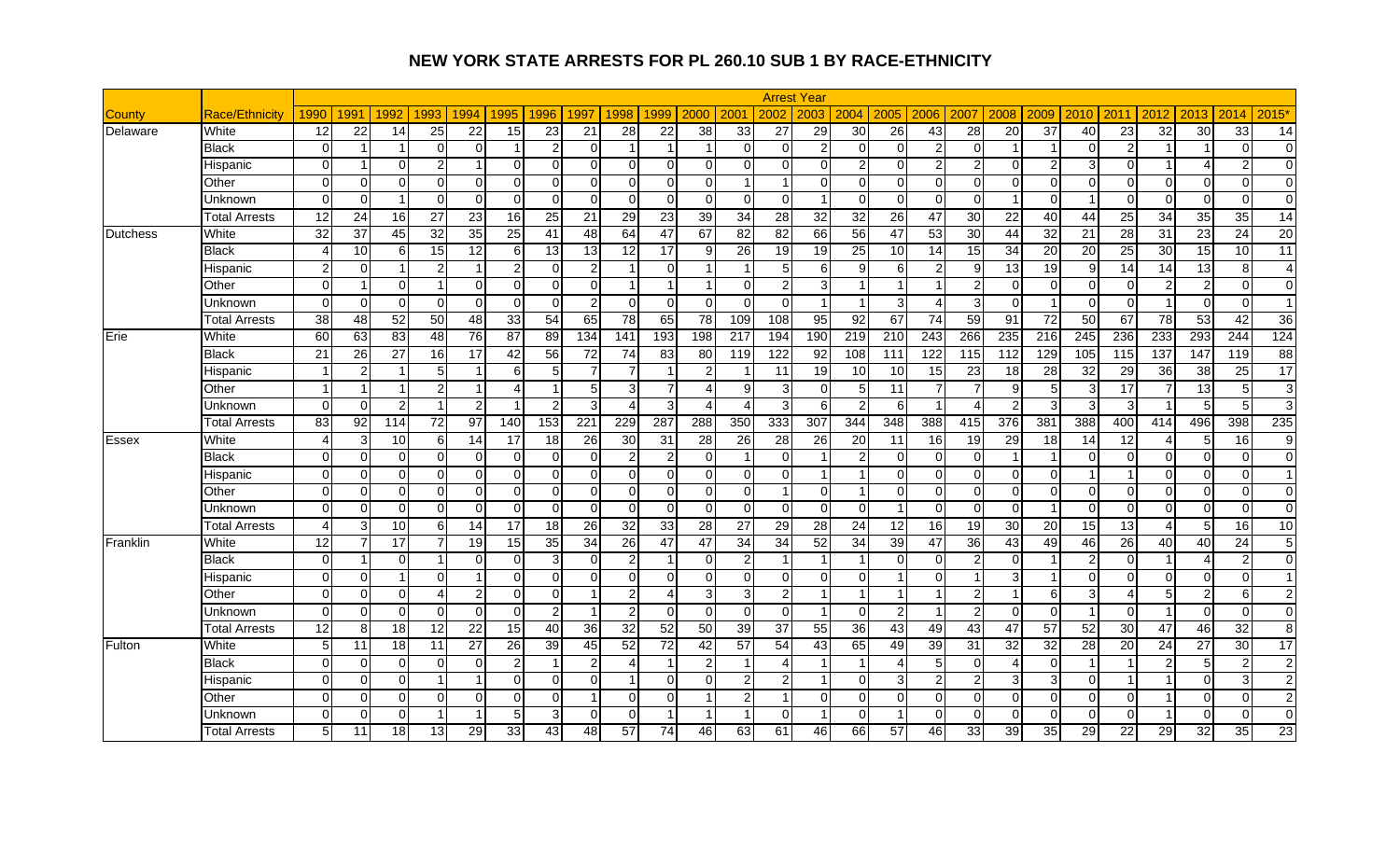|                  |                       |                 |                         |                |                 |                |                        |                  |                 |                  |                |                        |                |                | <b>Arrest Year</b>      |                          |                |                |                 |                  |                 |                |                 |                  |                  |                 |                      |
|------------------|-----------------------|-----------------|-------------------------|----------------|-----------------|----------------|------------------------|------------------|-----------------|------------------|----------------|------------------------|----------------|----------------|-------------------------|--------------------------|----------------|----------------|-----------------|------------------|-----------------|----------------|-----------------|------------------|------------------|-----------------|----------------------|
| County           | <b>Race/Ethnicity</b> | 1990            | 1991                    | 1992           | 1993            | 1994           | 1995                   | 1996             | 1997            | 1998             | 1999           | 2000                   | 2001           | 2002           | 2003                    | 2004                     | 2005           | 2006           | 2007            | 2008             | 2009            | 2010           | 2011            | 2012             | 2013             | 2014            | 2015*                |
| Genesee          | White                 |                 | 5                       | 15             | 8               | 15             | 13                     | 23               | 20              | 27               | 27             | 35                     | 31             | 45             | 29                      | 46                       | 39             | 18             | $\overline{26}$ | $\overline{24}$  | 13              | 27             | 11              | 16               | 22               | $\overline{21}$ | 16                   |
|                  | Black                 | -1              | -1                      | 2              | $\Omega$        |                |                        | $\Omega$         | 8               | 5                | $\overline{2}$ | 9                      | 5 <sub>l</sub> | 6              | 9                       | $\boldsymbol{\varDelta}$ | 8              | 3              | 10              | $\overline{7}$   | 3               |                | 6               | З                | 3                | 13              | $\overline{4}$       |
|                  | Hispanic              | $\Omega$        | $\Omega$                | $\Omega$       | $\Omega$        | $\Omega$       | $\Omega$               |                  | $\Omega$        | $\overline{2}$   | $\Omega$       | $\Omega$               | $\Omega$       | $\Omega$       | $\Omega$                | $\Omega$                 | $\Omega$       | $\Omega$       | $\Omega$        | $\mathbf 0$      | -1              | $\Omega$       |                 |                  | $\overline{1}$   | $\Omega$        | $\overline{1}$       |
|                  | Other                 | -1              | $\Omega$                |                | 1               | $\Omega$       | $\Omega$               | $\Omega$         |                 | $\Omega$         | $\Omega$       | $\Omega$               | $\overline{2}$ | $\Omega$       | $\Omega$                | $\Omega$                 | $\Omega$       | $\Omega$       | 3               | $\mathbf 0$      | -1              |                | $\Omega$        | $\Omega$         |                  | $\Omega$        | $\Omega$             |
|                  | Unknown               | $\Omega$        | $\Omega$                | $\Omega$       | $\Omega$        | $\Omega$       | $\overline{c}$         | $\Omega$         | $\Omega$        | $\Omega$         | $\Omega$       | $\Omega$               |                | $\Omega$       | $\Omega$                | $\overline{1}$           | $\Omega$       | $\overline{1}$ | $\Omega$        | $\overline{0}$   | $\Omega$        | $\Omega$       | $\Omega$        | $\Omega$         | $\Omega$         | $\mathbf 0$     | $\Omega$             |
|                  | Total Arrests         | $\mathbf{3}$    | 6                       | 18             | $\overline{9}$  | 16             | 16                     | 24               | 30              | 34               | 29             | 44                     | 39             | 51             | 38                      | 51                       | 47             | 22             | 39              | 31               | 18              | 29             | 18              | 20               | 27               | 34              | 21                   |
| Greene           | White                 | $\overline{4}$  | 8                       | 13             | 11              | 6              | 8                      | 21               | 12              | 22               | 16             | 32                     | 21             | 31             | 26                      | 22                       | 27             | 12             |                 | 13               | 10              | 9              | 16              | 15               | 19               | 14              | 8 <sup>1</sup>       |
|                  | <b>Black</b>          | $\mathbf 0$     | $\Omega$                | $\Omega$       | $\overline{2}$  | $\Omega$       | $\Omega$               | $\mathbf{3}$     |                 | 3                | $\mathbf 0$    | $\overline{0}$         | 5 <sub>5</sub> | $\overline{2}$ | $\overline{1}$          | $\Omega$                 | $\overline{2}$ | $\mathbf{1}$   | $\Omega$        |                  | 3               | $\overline{2}$ | 5 <sub>l</sub>  | 2                | $\overline{2}$   | 3               | $\overline{1}$       |
|                  | Hispanic              | $\mathbf 0$     | $\Omega$                | $\Omega$       | $\Omega$        | $\Omega$       | $\Omega$               | $\Omega$         | $\Omega$        | 1                | $\Omega$       | $\overline{0}$         | 1              | $\Omega$       | $\Omega$                | $\overline{2}$           | $\overline{0}$ | $\Omega$       | $\Omega$        | 1                | $\overline{1}$  | $\Omega$       | $\overline{2}$  |                  | $\overline{1}$   | $\overline{c}$  | $\Omega$             |
|                  | Other                 | $\mathbf 0$     | $\Omega$                | $\Omega$       | $\Omega$        | $\Omega$       | 1                      | $\overline{0}$   | $\Omega$        | $\overline{0}$   | $\mathbf 0$    | $\mathbf{1}$           | $\overline{0}$ | $\Omega$       | $\Omega$                | $\blacktriangleleft$     | $\overline{0}$ | $\overline{0}$ | $\Omega$        | $\mathbf 0$      | 0               | $\overline{0}$ | $\Omega$        | $\overline{0}$   | $\overline{c}$   | 0               | $\Omega$             |
|                  | Unknown               | $\Omega$        | $\Omega$                | $\Omega$       | $\Omega$        | $\Omega$       | $\Omega$               | $\Omega$         | ∩               | $\Omega$         | $\Omega$       | $\Omega$               | $\Omega$       | $\Omega$       | -1                      | $\overline{1}$           | $\Omega$       | $\Omega$       | $\Omega$        | $\Omega$         | $\Omega$        | 1              | $\Omega$        |                  | دن               | $\Omega$        | $\Omega$             |
|                  | Total Arrests         | 4               | 8                       | 13             | 13              | 6              | $\overline{9}$         | 24               | 13              | $\overline{26}$  | 16             | 33                     | 27             | 33             | 28                      | 26                       | 29             | 13             |                 | 15               | 14              | 12             | 23              | 19               | 27               | 19              | 9 <sub>l</sub>       |
| Hamilton         | White                 | $\mathbf{1}$    | $\overline{2}$          |                | $\Omega$        | $\overline{2}$ | $\overline{c}$         | $\Omega$         | ∩               | $\Omega$         | $\Omega$       | $\overline{a}$         | $\Omega$       | $\Omega$       | $\overline{2}$          | $\overline{2}$           | $\overline{1}$ | $\overline{0}$ | 5               | $\mathbf 0$      | $\Omega$        | $\overline{c}$ | $\Omega$        | $\overline{2}$   | $\mathbf 0$      | $\mathbf 0$     | 1 <sup>1</sup>       |
|                  | <b>Black</b>          | $\mathbf 0$     | $\Omega$                | $\Omega$       | $\Omega$        | $\Omega$       | $\overline{0}$         | $\overline{0}$   | U               | $\Omega$         | $\mathbf 0$    | $\overline{0}$         | $\overline{0}$ | ∩              | $\Omega$                | $\Omega$                 | $\overline{0}$ | $\Omega$       | $\Omega$        | $\mathbf 0$      | $\Omega$        | $\Omega$       | $\Omega$        | $\Omega$         | $\mathbf 0$      | $\mathbf 0$     | $\overline{0}$       |
|                  | Hispanic              | $\Omega$        | $\Omega$                | $\Omega$       | $\Omega$        | $\Omega$       | $\Omega$               | $\Omega$         | $\Omega$        | $\Omega$         | $\Omega$       | $\overline{0}$         | $\Omega$       | $\Omega$       | $\Omega$                | $\Omega$                 | $\overline{0}$ | $\overline{0}$ | $\Omega$        | $\Omega$         | $\Omega$        | $\Omega$       | $\Omega$        | $\Omega$         | $\Omega$         | $\mathbf 0$     | $\Omega$             |
|                  | Other                 | $\Omega$        | $\Omega$                | $\Omega$       | $\Omega$        | $\Omega$       | $\mathbf 0$            | $\overline{0}$   | $\Omega$        | $\Omega$         | $\Omega$       | $\overline{0}$         | $\overline{0}$ | $\Omega$       | $\Omega$                | $\Omega$                 | $\overline{0}$ | $\Omega$       | $\Omega$        | $\mathbf 0$      | 0               | $\Omega$       | $\Omega$        | $\Omega$         | $\Omega$         | $\mathbf 0$     | $\Omega$             |
|                  | Unknown               | $\Omega$        | $\Omega$                | $\Omega$       | $\Omega$        | $\Omega$       | $\Omega$               | $\Omega$         | $\Omega$        | $\Omega$         | $\Omega$       | $\overline{0}$         | $\Omega$       |                | $\Omega$                | $\Omega$                 | $\Omega$       | $\Omega$       | $\Omega$        | $\Omega$         | $\Omega$        | $\Omega$       | $\Omega$        | $\Omega$         | $\Omega$         | $\mathbf 0$     | $\Omega$             |
|                  | <b>Total Arrests</b>  | $\overline{1}$  | $\overline{2}$          |                | $\overline{0}$  | $\overline{2}$ | 2                      | $\overline{0}$   | O               | $\Omega$         | $\Omega$       | $\overline{2}$         | $\overline{0}$ |                | 2                       | $\overline{2}$           | 1              | $\Omega$       | 5 <sub>l</sub>  | $\mathbf 0$      | $\Omega$        | 2              | $\Omega$        | $\overline{2}$   | $\Omega$         | $\mathbf 0$     |                      |
| Herkimer         | White                 | 5               | 6                       | 5 <sup>1</sup> | $\overline{12}$ |                | 10                     | 13               | 15              | 20               | 24             | 33                     | 35             | 39             | 37                      | 38                       | 30             | 30             | 28              | 34               | 39              | 32             | $\overline{34}$ | 34               | $\overline{26}$  | 24              | $\overline{9}$       |
|                  | <b>Black</b>          | $\Omega$        | $\Omega$                | $\Omega$       | $\overline{0}$  | $\Omega$       | $\mathbf 0$            | $\overline{0}$   |                 | $\overline{0}$   | $\mathbf 0$    | -1                     | $\overline{2}$ |                | $5\overline{)}$         | $\overline{1}$           | $\overline{0}$ | دن             | $\Omega$        | $\overline{3}$   | 3               | 0              | 3               | 3                |                  | 5               | 2 <sub>l</sub>       |
|                  | Hispanic              | $\Omega$        | $\Omega$                | $\Omega$       | $\Omega$        | $\Omega$       | $\Omega$               | $\Omega$         | U               | $\Omega$         | $\Omega$       | $\overline{0}$         | $\Omega$       | $\mathfrak{p}$ | $\overline{1}$          | $\Omega$                 | 1              | $\overline{1}$ | 2               | $\mathbf 1$      | $\Omega$        | $\Omega$       | $\Omega$        | $\Omega$         | 1                | $\mathbf 0$     | $\Omega$             |
|                  | Other                 | $\Omega$        | $\Omega$                | $\Omega$       | $\Omega$        | $\Omega$       | $\mathbf 0$            | $\overline{0}$   | $\Omega$        | $\overline{0}$   | $\mathbf 0$    | $\overline{0}$         | $\overline{0}$ | $\Omega$       | $\Omega$                | $\Omega$                 | $\overline{0}$ | $\overline{0}$ | $\Omega$        | $\mathbf 0$      | $\mathbf 0$     | $\Omega$       | $\overline{0}$  | $\overline{0}$   | $\mathbf 0$      | 0               | $\Omega$             |
|                  | Unknown               | $\Omega$        | $\Omega$                | $\Omega$       | $\Omega$        | $\Omega$       | 2                      | $\Omega$         | ∩               | $\Omega$         | $\Omega$       | $\overline{0}$         | $\Omega$       | $\Omega$       | $\overline{\mathbf{1}}$ | $\Omega$                 | $\Omega$       | $\Omega$       | $\Omega$        | $\overline{0}$   | $\mathbf 0$     | $\Omega$       | $\Omega$        | -1               | $\Omega$         | $\mathbf 0$     | $\Omega$             |
|                  | <b>Total Arrests</b>  | 5               | 6                       | 5 <sup>1</sup> | 12              |                | 12                     | 13               | 16              | 20               | 24             | 34                     | 37             | 42             | 44                      | 39                       | 31             | 34             | 30              | 38               | 42              | 32             | 37              | 38               | 28               | 29              | 11                   |
| <b>Jefferson</b> | White                 | $\overline{20}$ | 47                      | 37             | 50              | 51             | $\overline{57}$        | 68               | 59              | 79               | 84             | $\overline{96}$        | 79             | 97             | 64                      | 65                       | 84             | 97             | 80              | 136              | 118             | 117            | 109             | 108              | 92               | $\overline{72}$ | 54                   |
|                  | <b>Black</b>          |                 | 11                      | 5 <sup>1</sup> | 6               | 7              |                        | 11               | 12              | 5                | 11             | 9                      | 11             | 8              | $\overline{4}$          | 5                        | 6              | 13             | $\overline{22}$ | 12               | $\overline{23}$ | 13             | 25              | 26               | 26               | 11              | 9                    |
|                  | Hispanic              | $\Omega$        | $\Omega$                | $\Omega$       | 1               | $\Omega$       | $\Omega$               | $\Omega$         | З               | $\Omega$         | $\Omega$       | 1                      | $\Omega$       |                | 3                       | $\overline{\mathbf{1}}$  | 5              | 5              |                 | 5                | 6               | 10             | $\overline{7}$  | 13               | 6                | $\overline{c}$  | $\overline{7}$       |
|                  | Other                 | $\overline{1}$  | $\overline{\mathbf{1}}$ | $\Omega$       | -1              |                | $\overline{c}$         |                  |                 | $\Omega$         | $\Omega$       | $\overline{0}$         |                |                | $\mathbf{0}$            | $\mathbf 0$              | 1              | $\overline{1}$ |                 | $\mathbf{3}$     | $\overline{c}$  | 3              | 5 <sup>1</sup>  |                  | 5                | $\mathbf 0$     | $\overline{0}$       |
|                  | Unknown               | $\Omega$        | $\overline{1}$          | $\Omega$       | $\Omega$        | $\Omega$       |                        | 4                | વ               | Δ                |                | 1                      | $\Omega$       | $\Omega$       | $\Omega$                | $\Omega$                 | $\Omega$       |                |                 |                  | $\Omega$        | -1             |                 | $\overline{2}$   | $\overline{2}$   | $\mathbf 0$     | $\Omega$             |
|                  | <b>Total Arrests</b>  | 22              | 60                      | 42             | 58              | 59             | 67                     | 84               | $\overline{78}$ | 88               | 96             | 107                    | 91             | 111            | 71                      | $\overline{71}$          | 96             | 117            | 112             | 157              | 149             | 144            | 147             | 150              | 131              | 85              | 70                   |
| Kings            | White                 | 15              | 14                      | 25             | 11              | 20             | 20                     | 33               | 40              | 59               | 48             | 30                     | 24             | 27             | 29                      | 39                       | 31             | 44             | 25              | 27               | 31              | 29             | 20              | 20               | 35               | $\overline{17}$ | 13                   |
|                  | Black                 | $\overline{38}$ | 31                      | 39             | 41              | 67             | 59                     | $\overline{137}$ | 171             | $\overline{201}$ | 139            | 145                    | 159            | 106            | 84                      | 97                       | 132            | 134            | 164             | 127              | 155             | 162            | 157             | 150              | 145              | 137             | 77                   |
|                  | Hispanic              | 14              | 15                      | 25             | 26              | 25             | 35                     | 54               | 76              | 75               | 56             | 45                     | 47             | 44             | 36                      | 37                       | 51             | 86             | 69              | 69               | 60              | 86             | 52              | 45               | 57               | 65              | 30                   |
|                  | Other                 | $\Omega$        | -1                      | 3              | -1              | 3              | $\boldsymbol{\Lambda}$ | 5 <sub>l</sub>   | 6               | 9                | 5              | $\boldsymbol{\Lambda}$ | $6 \mid$       |                | 5                       |                          | 8              | 9              | 6               | $\mathbf{3}$     | 5               |                | 10              | 6                | 9                | $\overline{7}$  | 5 <sub>l</sub>       |
|                  | Jnknown               | $\mathbf 0$     | $\overline{0}$          | $\Omega$       | $\overline{0}$  | $\Omega$       | $\Omega$               | 0                | ∩               | $\Omega$         | $\mathbf 0$    | $\overline{0}$         | $\mathbf 0$    |                | $\Omega$                | $\Omega$                 | $\overline{2}$ | $\Omega$       |                 | $\overline{c}$   |                 | $\Omega$       |                 | $\overline{2}$   |                  | Δ               | $\blacktriangleleft$ |
|                  | <b>Total Arrests</b>  | 67              | 61                      | 92             | 79              | 115            | 118                    | 229              | 293             | 344              | 248            | $\overline{224}$       | 236            | 179            | 154                     | 174                      | 224            | 273            | 266             | $\overline{228}$ | 253             | 284            | 240             | $\overline{223}$ | $\overline{247}$ | 230             | 126                  |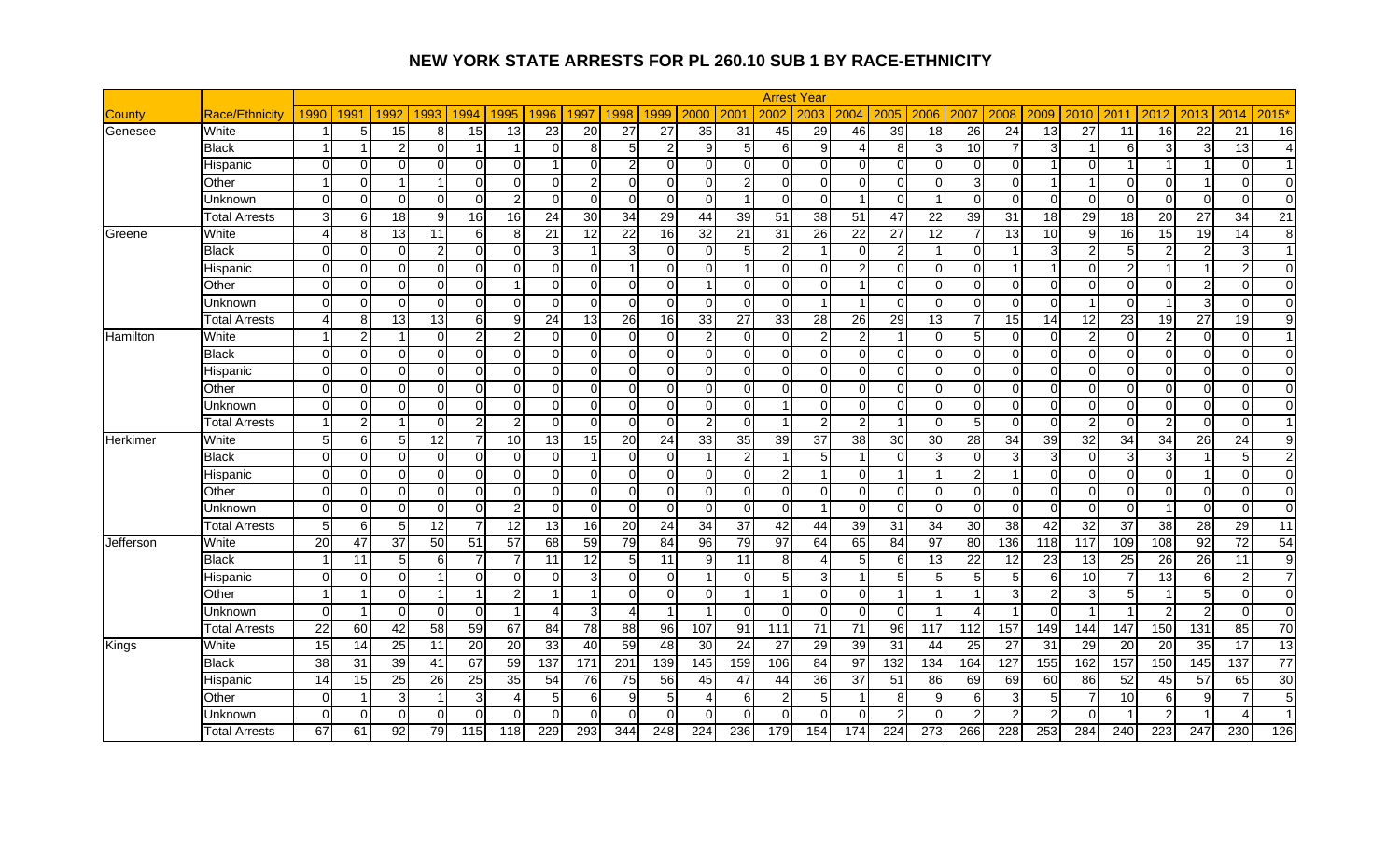|            |                       |                |                |                 |                 |                           |                 |                |                |                          |                          |                 |                 |                 | <b>Arrest Year</b> |                         |                 |                        |                |                |                        |                |                          |                 |                 |                 |                 |
|------------|-----------------------|----------------|----------------|-----------------|-----------------|---------------------------|-----------------|----------------|----------------|--------------------------|--------------------------|-----------------|-----------------|-----------------|--------------------|-------------------------|-----------------|------------------------|----------------|----------------|------------------------|----------------|--------------------------|-----------------|-----------------|-----------------|-----------------|
| Countv     | <b>Race/Ethnicity</b> | 1990           | 1991           | 1992            | 1993            | 1994                      | 1995            | 1996           | 1997           | 1998                     | 1999                     | 2000            | 2001            | 2002            | 2003               | 2004                    | 2005            | 2006                   | 2007           | 2008           | 2009                   | 2010           | 2011                     | 2012            | 2013            | 2014            | 2015*           |
| ∟ewis      | White                 | 3              | 7              | 5 <sub>l</sub>  | 5               | 7                         | 9               | 15             | 13             | 17                       | 16                       | 21              | 17              | 14              | 17                 | 30                      | 31              | 20                     | 16             | 15             | $\overline{18}$        | 17             | 14                       | $\overline{22}$ | 24              | $\overline{18}$ | 5 <sub>l</sub>  |
|            | Black                 | $\Omega$       | $\Omega$       | $\Omega$        | $\Omega$        |                           |                 | $\Omega$       | $\Omega$       | $\Omega$                 | $\Omega$                 | $\Omega$        | $\Omega$        | ∩               | $\overline{1}$     |                         |                 | $\Omega$               |                | $\Omega$       | -1                     |                | $\Omega$                 | $\Omega$        | $\Omega$        | -1              | $\Omega$        |
|            | Hispanic              | $\Omega$       | $\Omega$       | $\Omega$        | $\Omega$        | $\Omega$                  | $\Omega$        | $\Omega$       | $\Omega$       | $\Omega$                 | $\Omega$                 | $\Omega$        | $\Omega$        | $\Omega$        | $\Omega$           | $\Omega$                |                 | $\Omega$               | $\Omega$       | $\mathbf 0$    | -1                     | O              | $\Omega$                 | $\Omega$        | $\mathbf 0$     | $\Omega$        | $\Omega$        |
|            | Other                 | $\Omega$       | $\Omega$       | $\Omega$        | $\Omega$        | $\Omega$                  | $\Omega$        | $\Omega$       | $\Omega$       | $\Omega$                 | $\Omega$                 | $\Omega$        | $\Omega$        | ∩               | $\Omega$           | $\Omega$                | $\Omega$        | $\Omega$               | <sup>0</sup>   | $\Omega$       | $\Omega$               | $\Omega$       | $\Omega$                 | $\Omega$        | $\Omega$        | $\Omega$        | $\Omega$        |
|            | Unknown               | $\Omega$       | $\Omega$       | $\Omega$        | $\Omega$        | $\Omega$                  | $\Omega$        | $\Omega$       | $\Omega$       | $\Omega$                 | $\Omega$                 | $\Omega$        | $\overline{0}$  | $\Omega$        | $\Omega$           | $\Omega$                | $\Omega$        | $\Omega$               | $\Omega$       | $\mathbf 0$    | $\Omega$               | $\Omega$       | $\Omega$                 | $\Omega$        | $\Omega$        | $\mathbf 0$     | $\Omega$        |
|            | <b>Total Arrests</b>  | $\sqrt{3}$     | 7              | 5 <sub>l</sub>  | $5\overline{)}$ | 8                         | 10              | 15             | 13             | 17                       | 16                       | 21              | 17              | 14              | 18                 | 31                      | 33              | 20                     | 17             | 15             | 20                     | 18             | 14                       | 22              | 24              | 19              | 5 <sub>l</sub>  |
| Livingston | White                 | $\overline{9}$ | 7              | 10 <sup>1</sup> | $\overline{12}$ | 5                         | 17              | 24             | 17             | $\overline{20}$          | 45                       | 28              | 14              | 37              | 51                 | 32                      | 41              | $\overline{48}$        | 36             | 26             | 40                     | 26             | 36                       | 43              | 47              | 37              | 19              |
|            | <b>Black</b>          | $\mathbf 0$    | 0              | $\Omega$        | $\overline{0}$  | $\mathbf 0$               | $\mathbf 0$     | -1             |                | 3                        | $\Omega$                 | $\overline{c}$  | $\mathbf{2}$    |                 | 3                  |                         | 3               |                        | $\overline{2}$ | 3              | 3                      | $\overline{2}$ | 3 <sup>1</sup>           | 3               | $\overline{2}$  | $\overline{1}$  | $\overline{0}$  |
|            | Hispanic              | $\mathbf 0$    | $\Omega$       | $\Omega$        | $\Omega$        | $\Omega$                  | $\overline{0}$  | $\Omega$       | $\Omega$       | $\Omega$                 | $\Omega$                 | $\Omega$        | $\overline{1}$  | っ               | $\Omega$           |                         | $\overline{2}$  | $\overline{4}$         | $\Omega$       | 1              | 3                      | $\overline{2}$ | $\Omega$                 |                 | $\overline{A}$  | 3               | $\vert$ 1       |
|            | Other                 | $\mathbf 0$    | 0              | $\Omega$        | $\Omega$        | 0                         | $\overline{0}$  | $\Omega$       | $\Omega$       | $\overline{0}$           | $\mathbf 0$              | $\mathbf 0$     | $\mathbf{2}$    | $\Omega$        | $\overline{0}$     | $\mathbf 0$             | $\overline{0}$  | $\overline{0}$         | 2              | $\mathbf 0$    | 0                      | $\overline{0}$ | $\Omega$                 | $\Omega$        | $\mathbf 0$     | $\overline{1}$  | 2 <sub>l</sub>  |
|            | Unknown               | $\Omega$       | $\Omega$       | $\Omega$        | $\Omega$        | $\Omega$                  | $\Omega$        | $\overline{a}$ | $\Omega$       | $\Omega$                 | $\Omega$                 | $\Omega$        | $\Omega$        |                 | $\Omega$           | $\overline{1}$          | $\mathbf{O}$    | $\Omega$               | $\Omega$       | $\Omega$       | -1                     | $\Omega$       | $\Omega$                 |                 | $\Omega$        | $\Omega$        | $\Omega$        |
|            | Total Arrests         | 9              | $\overline{7}$ | 10 <sup>1</sup> | $\overline{12}$ | 5                         | $\overline{17}$ | 27             | 18             | 23                       | 45                       | 30              | 19              | 41              | 54                 | 35                      | $\overline{46}$ | 53                     | 40             | 30             | 47                     | 30             | 39                       | 48              | 53              | 42              | $\overline{22}$ |
| Madison    | White                 | $\overline{7}$ | 15             | 12              | 15              | 10                        | 11              | 17             | 29             | $\overline{34}$          | 31                       | $\overline{37}$ | $\overline{24}$ | $\overline{16}$ | 26                 | 28                      | $\overline{28}$ | $\overline{13}$        | 21             | 18             | 31                     | 18             | $\overline{19}$          | 29              | $\overline{14}$ | 15              | 19              |
|            | <b>Black</b>          | $\mathbf 0$    | 0              | $\Omega$        |                 |                           | $\mathbf 0$     | $\Omega$       | $\Omega$       | $\mathbf 0$              | $\Omega$                 | $\overline{c}$  | 3               | າ               | $\overline{1}$     | $\Omega$                | 1               | $\Omega$               |                | 1              | $\Omega$               | 0              |                          |                 |                 | $\overline{c}$  | 2 <sub>l</sub>  |
|            | Hispanic              | $\mathbf 0$    | $\Omega$       | $\Omega$        | $\Omega$        | $\Omega$                  | $\Omega$        | $\Omega$       | $\Omega$       | $\Omega$                 | $\Omega$                 | $\mathbf 0$     | $\Omega$        | ∩               | $\Omega$           | $\Omega$                | $\overline{0}$  | $\Omega$               | ∩              | $\Omega$       | $\Omega$               | $\Omega$       | $\Omega$                 | $\Omega$        |                 | $\Omega$        | $\Omega$        |
|            | Other                 | $\Omega$       | $\mathbf 0$    | $\Omega$        | $\Omega$        | $\Omega$                  | $\mathbf{1}$    | $\Omega$       | $\Omega$       | -1                       | $\overline{1}$           | $\overline{c}$  | 1               | っ               | $\Omega$           | $\Omega$                | $\overline{0}$  | $\Omega$               |                | $\mathbf 0$    | -1                     | $\overline{1}$ | $\Omega$                 |                 | 1               | $\mathbf 0$     | $\Omega$        |
|            | Unknown               | $\mathbf 0$    | $\Omega$       | $\Omega$        | $\Omega$        | $\Omega$                  | $\Omega$        | $\Omega$       | $\Omega$       | $\Omega$                 | $\Omega$                 | $\Omega$        | $\Omega$        |                 | $\Omega$           | $\overline{\mathbf{1}}$ | $\overline{0}$  | $\Omega$               | $\Omega$       | $\Omega$       | $\Omega$               | $\Omega$       | $\Omega$                 | -1              | $\Omega$        | $\mathbf 0$     | $\Omega$        |
|            | Total Arrests         | 7              | 15             | 12              | 16              | 11                        | 12              | 17             | 29             | 35                       | 32                       | 41              | 28              | 21              | 27                 | 29                      | 29              | 13                     | 23             | 19             | 32                     | 19             | 20                       | 32              | 17              | 17              | 21              |
| Monroe     | White                 | 43             | 45             | 36              | 44              | 67                        | 63              | 86             | 58             | 77                       | 78                       | 86              | 67              | 65              | 58                 | 54                      | 54              | 71                     | 89             | 68             | 68                     | 60             | 69                       | 60              | 56              | 57              | 29              |
|            | <b>Black</b>          | 51             | 66             | 51              | 56              | 77                        | 89              | 86             | 88             | 77                       | 88                       | 84              | 68              | 52              | 41                 | $\overline{55}$         | 50              | 50                     | 52             | 65             | 97                     | 83             | 77                       | 76              | 85              | 86              | 38              |
|            | Hispanic              | $\overline{2}$ | $\Omega$       | 3               |                 |                           | 5               | 10             | 5              | Δ                        | Δ                        | $\Omega$        | $\overline{0}$  | 11              | 14                 | 8                       | 13              | 24                     | 18             | 20             | 18                     | 14             | 20                       | 19              | 23              | 16              | 13              |
|            | Other                 | $\overline{1}$ | $\mathbf 3$    |                 | $\overline{a}$  | $\overline{2}$            |                 | $\overline{4}$ |                | 3                        |                          | -1              | 3               |                 | $\Omega$           | $\Omega$                | 4               | $\overline{2}$         | Δ              | $\overline{4}$ | $\overline{1}$         | 0              |                          |                 | $\overline{c}$  | $\overline{2}$  | 3 <sup>1</sup>  |
|            | Unknown               | -1             | $\overline{c}$ | $\Omega$        | $\Omega$        |                           | $\overline{2}$  | 6              |                | 3                        |                          | $\Omega$        | $\Omega$        | ∩               | $\Omega$           | $\Omega$                | $\Omega$        | $\Omega$               | <sup>0</sup>   | $\Omega$       | $\Omega$               | $\Omega$       | $\Omega$                 | $\Omega$        | $\Omega$        | 0               | $\Omega$        |
|            | <b>Total Arrests</b>  | 98             | 116            | 91              | 103             | 154                       | 160             | 192            | 156            | 164                      | 172                      | 171             | 138             | 130             | 113                | 117                     | 121             | 147                    | 163            | 157            | 184                    | 157            | 167                      | 156             | 166             | 161             | 83              |
| Montgomery | White                 | 23             | 35             | 39              | 31              | 50                        | 83              | 47             | 45             | 47                       | 75                       | 59              | 61              | 39              | 32                 | 30                      | 44              | 42                     | 35             | 26             | 20                     | 37             | 34                       | 36              | 22              | $\overline{27}$ | 10              |
|            | <b>Black</b>          | $\overline{1}$ | 3              |                 |                 | $\Omega$                  | 7               | 3              | 2              | 2                        | 3                        | 5               | $6 \mid$        |                 | $\overline{a}$     | 3                       | 7               | 5                      |                | $\overline{c}$ | $\boldsymbol{\Lambda}$ | 2              | 6                        |                 | $\overline{4}$  | 6               | 5 <sub>l</sub>  |
|            | Hispanic              | $\mathbf 0$    | $\mathbf 0$    |                 | $\Omega$        |                           | $\overline{c}$  | 3              |                | Δ                        | 2                        | $\overline{c}$  | 1               | ี่ค             | 3                  | 11                      | 4               | 6                      | 10             | 5              | 10                     | 15             | 12                       |                 | 6               | 3               | $6 \mid$        |
|            | Other                 | $\mathbf 0$    | $\mathbf 0$    | $\Omega$        | $\Omega$        | $\overline{2}$            | $\overline{1}$  | $\Omega$       | $\Omega$       | 1                        | $\Omega$                 | $\pmb{0}$       | $\mathbf 0$     |                 | $\Omega$           | $\mathbf 0$             | $\overline{0}$  | $\Omega$               | ∩              | $\mathbf 0$    | $\mathbf 0$            | $\Omega$       | $\Omega$                 | $\Omega$        | $\mathbf 0$     | $\mathbf 0$     | $\overline{1}$  |
|            | Unknown               | $\Omega$       | $\Omega$       | $\Omega$        | $\Omega$        | $\Omega$                  | $\Omega$        | $\Omega$       | $\Omega$       | $\Omega$                 | $\Omega$                 | $\Omega$        | $\mathbf 0$     |                 | $\Omega$           | $\Omega$                | 1               | $\Omega$               |                | $\Omega$       | $\Omega$               | 2              | $\Omega$                 | $\Omega$        | $\Omega$        | $\mathbf 0$     | $\Omega$        |
|            | <b>Total Arrests</b>  | 24             | 38             | 41              | 32              | 53                        | $\overline{93}$ | 53             | 48             | 54                       | 80                       | 66              | 68              | 51              | 37                 | 44                      | 56              | 53                     | 49             | 33             | 34                     | 56             | 52                       | 44              | 32              | $\overline{36}$ | 22              |
| Nassau     | White                 | 6              | 14             | 9               | 21              | 34                        | 32              | 43             | 55             | 50                       | 54                       | 46              | 65              | 57              | 62                 | 41                      | 38              | 44                     | 49             | 34             | 59                     | 36             | 44                       | 49              | 38              | 42              | $\overline{7}$  |
|            | <b>Black</b>          | $\overline{c}$ |                | 8               | 6               | 11                        | 16              | 22             | 30             | 30                       | 25                       | 27              | 43              | 30              | 33                 | 39                      | 37              | 45                     | 33             | 46             | 48                     | 43             | 50                       | 39              | 49              | 51              | 29              |
|            | Hispanic              | $\overline{c}$ |                | $\Omega$        |                 | $\boldsymbol{\varLambda}$ |                 | 3              | 11             | $\overline{12}$          | $\boldsymbol{\varDelta}$ | 4               | 3               | 6               | 14                 | 28                      | 19              | 24                     | 12             | $\overline{2}$ | $\overline{2}$         | $\overline{2}$ | $\boldsymbol{\varDelta}$ | 5               | 29              | 31              | 14              |
|            | Other                 | $\Omega$       |                |                 | $\overline{4}$  |                           | $\overline{2}$  | $\overline{2}$ |                | $\boldsymbol{\varDelta}$ |                          | 6               | 5 <sup>1</sup>  |                 | 3                  | 5                       | $\overline{c}$  | $\boldsymbol{\Lambda}$ |                | 3              | 5                      |                | 29                       | 31              | 15              | 10              | $\overline{2}$  |
|            | Unknown               | $\mathbf 0$    | 0              | $\Omega$        | $\overline{0}$  | $\Omega$                  | $\mathbf 0$     | $\overline{0}$ | $\overline{2}$ | $\overline{2}$           | $\overline{2}$           | $\mathbf 0$     | $\overline{0}$  | ∩               |                    |                         | 3               |                        | 27             | 37             | 56                     | 36             | 18                       |                 | $\Omega$        | 0               | $\overline{0}$  |
|            | <b>Total Arrests</b>  | 10             | 20             | 18              | 32              | 50                        | 51              | 70             | 105            | 98                       | 86                       | 83              | 116             | 100             | 114                | 117                     | 99              | $\frac{1}{18}$         | 123            | 122            | 170                    | 121            | $\overline{145}$         | 125             | 131             | $\frac{1}{134}$ | 52              |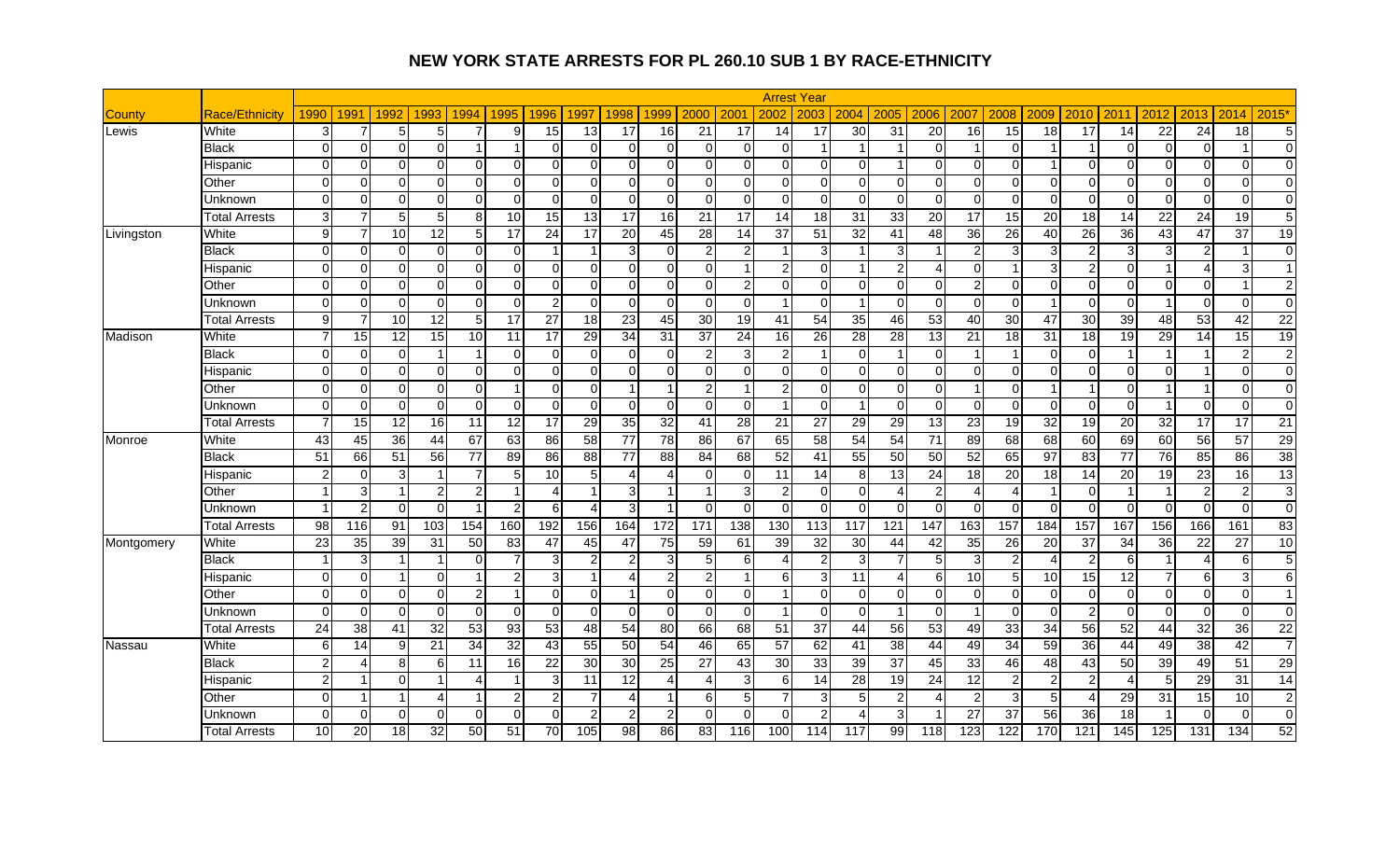|          |                       |                 |                         |                |                 |                 |                        |                  |          |                 |                 |                  |                        |                 | <b>Arrest Year</b>      |                      |                 |                |                 |                 |                         |                 |                          |                  |                  |                  |                 |
|----------|-----------------------|-----------------|-------------------------|----------------|-----------------|-----------------|------------------------|------------------|----------|-----------------|-----------------|------------------|------------------------|-----------------|-------------------------|----------------------|-----------------|----------------|-----------------|-----------------|-------------------------|-----------------|--------------------------|------------------|------------------|------------------|-----------------|
| County   | <b>Race/Ethnicity</b> | 1990            | 199 $^{\prime}$         | 1992           | 1993            | 994             | 1995                   | 1996             | 1997     | 1998            | 999             | 2000             | 2001                   | 2002            | 2003                    | 2004                 | 2005            | 2006           | 2007            | 2008            | 2009                    | 2010            | 2011                     | 2012             | 2013             | 2014             | $2015*$         |
| New York | White                 | 13              | 13                      | 17             | 21              | 25              | 24                     | 34               | 34       | 19              | 19              | 24               | 21                     | 19              | 15                      | 18                   | 16              | 15             | $\overline{23}$ | 23              | 15                      | 21              | 20                       | 17               | 15               | $\overline{21}$  | 11              |
|          | <b>Black</b>          | 37              | 43                      | 60             | 45              | 41              | 64                     | 67               | 95       | $\overline{77}$ | 86              | 79               | 72                     | $\overline{72}$ | 68                      | $\overline{72}$      | $\overline{56}$ | 78             | $\overline{72}$ | 62              | 60                      | 95              | 80                       | 75               | 73               | 68               | 44              |
|          | Hispanic              | 26              | 32                      | 40             | 38              | 42              | 56                     | 49               | 77       | 56              | 66              | 57               | 65                     | 65              | 47                      | 49                   | 55              | 73             | 75              | 71              | 90                      | 52              | 65                       | 52               | 49               | 42               | 22              |
|          | Other                 | 4               | 3                       | $\overline{2}$ | 3               | 3               | $\boldsymbol{\Lambda}$ | 11               | 3        | $\overline{2}$  | 13              | $\overline{10}$  | 5 <sub>5</sub>         |                 | 3                       | 5                    | 6               | 8              | 5               |                 | $\overline{\mathbf{1}}$ | 3               | $\boldsymbol{\varDelta}$ | 3                | 3                | $\overline{1}$   | 3 <sup>1</sup>  |
|          | Unknown               | $\Omega$        | $\Omega$                | $\Omega$       | $\Omega$        | $\Omega$        | $\Omega$               | $\Omega$         | $\Omega$ | $\Omega$        | $\Omega$        | $\mathbf 0$      | $\mathbf 0$            | $\Omega$        |                         | 3                    | $\Omega$        | $\overline{2}$ |                 | $\overline{2}$  | $\Omega$                | $\overline{2}$  | 3                        | 5                | $\overline{2}$   | $\overline{1}$   | $\Omega$        |
|          | <b>Total Arrests</b>  | $\overline{80}$ | 91                      | 119            | 107             | 111             | 148                    | 161              | 209      | 154             | 184             | 170              | 163                    | 163             | 134                     | 147                  | 133             | 176            | 176             | 159             | 166                     | 173             | 172                      | 152              | $\overline{142}$ | 133              | 80              |
| Niagara  | White                 | 13              | 25                      | 27             | 25              | 39              | 36                     | 66               | 82       | 59              | 82              | 97               | 101                    | 98              | 88                      | 67                   | 86              | 71             | 77              | 101             | 85                      | 115             | 98                       | 82               | 89               | 90               | 42              |
|          | Black                 | $\overline{4}$  | 7                       | 8 <sup>1</sup> | $6 \mid$        | 14              | 17                     | 16               | 18       | 17              | 24              | 25               | 22                     | $\overline{22}$ | 16                      | 32                   | 24              | 27             | 31              | 35              | 43                      | 36              | 39                       | 35               | 49               | $\overline{27}$  | 14              |
|          | Hispanic              | $\Omega$        | $\Omega$                | ΩI             | $\Omega$        |                 | $\overline{c}$         | $\Omega$         |          | $\Omega$        | $\Omega$        | $\Omega$         | $\Omega$               | $\Omega$        | Δ                       | -1                   | -1              |                |                 |                 | 2                       | Δ               | 2                        | 5                | $\mathbf{3}$     | 5                | $\Omega$        |
|          | Other                 | $\Omega$        | $\overline{\mathbf{1}}$ | $\Omega$       | $\overline{2}$  | $\overline{2}$  | $\overline{1}$         | $\overline{1}$   | っ        | 3               | 3               | 3 <sup>1</sup>   | $\mathbf{3}$           | $\Omega$        | $\overline{a}$          | $\overline{2}$       | $\overline{2}$  | 3              |                 | 1               | $\overline{2}$          | 6               | 9                        | 4                | $\mathbf{3}$     | $\overline{c}$   | 1 <sup>1</sup>  |
|          | Unknown               | $\Omega$        | $\Omega$                | $\Omega$       | $\Omega$        | $\Omega$        | 1                      | $\Omega$         | ∩        | $\overline{2}$  | $\Omega$        | $\mathbf{1}$     | $\Omega$               |                 | $\overline{1}$          | $\mathcal{P}$        | $\overline{A}$  | $\Omega$       | $\Omega$        | $\overline{1}$  | 2                       | $\Omega$        | 2                        |                  | 6                | $\overline{2}$   | $\overline{3}$  |
|          | Total Arrests         | 17              | 33                      | 35             | $\overline{33}$ | 56              | $\overline{57}$        | 83               | 102      | 81              | 109             | 126              | 126                    | 121             | 111                     | 104                  | 117             | 102            | 110             | 139             | 134                     | 161             | 150                      | 127              | 150              | $\overline{126}$ | 60              |
| Oneida   | White                 | 43              | $\overline{34}$         | 46             | 33              | 56              | 57                     | 70               | 84       | 59              | 63              | 54               | $\overline{85}$        | $\overline{72}$ | 78                      | $\overline{77}$      | 71              | 69             | 91              | 84              | 129                     | $\overline{95}$ | 103                      | $\overline{112}$ | 86               | 81               | 52              |
|          | <b>Black</b>          | $\overline{2}$  | 8                       | 6 <sup>1</sup> | 6               | 8               | 4                      | 6                | 8        | 6               | 10              | 5 <sup>5</sup>   | 19                     | 20              | 20                      | 18                   | 22              | 24             | 29              | 25              | 29                      | 40              | 53                       | 54               | 47               | 43               | 30              |
|          | Hispanic              | $\Omega$        | $\Omega$                |                | 1               | $\Omega$        | -1                     | $\Omega$         | U        | 3               | 3               | $\overline{a}$   | $\Omega$               |                 | Δ                       | 8                    | 10              | $\overline{7}$ |                 | 3               | 7                       | 3               | 9                        | 11               | 19               | 22               | $\overline{7}$  |
|          | Other                 | $\Omega$        | $\Omega$                | $\overline{2}$ | 1               |                 | $\overline{0}$         |                  |          | $\overline{2}$  | $\overline{2}$  | $\overline{a}$   | $\mathbf{2}$           |                 | -1                      | $\overline{1}$       | $\overline{a}$  | $\overline{1}$ | 2               | 5               | $\overline{2}$          | $\overline{1}$  |                          | $\Omega$         | 5                | $\overline{2}$   | $\overline{1}$  |
|          | Unknown               | $\Omega$        | $\Omega$                | $\Omega$       | $\overline{1}$  | $\Omega$        |                        | $\Omega$         | ∩        | $\overline{2}$  | $\Omega$        | $\Omega$         |                        |                 | $\Omega$                | $\Omega$             | 1               | $\Omega$       | $\Omega$        |                 | $\mathcal{P}$           | -1              | $\Omega$                 | $\Omega$         |                  | $\overline{1}$   | $\Omega$        |
|          | <b>Total Arrests</b>  | 45              | 42                      | 55             | 42              | 65              | 63                     | 77               | 94       | $\overline{72}$ | $\overline{78}$ | 63               | 107                    | 101             | 103                     | 104                  | 106             | 101            | 126             | 118             | 169                     | 140             | 166                      | 177              | 158              | $\overline{149}$ | 90              |
| Onondaga | White                 | 84              | 77                      | 56             | 79              | 98              | 94                     | 157              | 145      | 160             | 146             | 175              | 135                    | 150             | 110                     | 112                  | 120             | 115            | 90              | 101             | 112                     | 103             | 106                      | 118              | 110              | $\overline{82}$  | 38              |
|          | <b>Black</b>          | 24              | 28                      | 28             | 37              | 43              | 72                     | 79               | 80       | 86              | 89              | 89               | 115                    | 66              | 82                      | 79                   | 78              | 80             | 67              | 60              | 90                      | 78              | 72                       | 86               | 83               | 78               | 34              |
|          | Hispanic              |                 | $\overline{1}$          | Δ              | 1               | 3               | 3                      | $\boldsymbol{4}$ | 10       | 8               | 7               | 4                | $\boldsymbol{\Lambda}$ |                 | 13                      | 11                   | 14              | 8              |                 | 12              | 8                       | 14              | 11                       |                  | 14               | 12               | 10              |
|          | Other                 | 5               | $\overline{0}$          | 6              | $\Omega$        | 3               | 6                      | $6 \mid$         | 6        | 5               | 7               | $\boldsymbol{9}$ | 9                      | 10              | $\boldsymbol{\Lambda}$  | $\overline{2}$       | 3               | $\sqrt{5}$     | 4               | $\overline{c}$  | 5                       | 8               | 5 <sub>l</sub>           | 3                | 8                | 6                | 3 <sub>l</sub>  |
|          | Unknown               | $\Omega$        | $\Omega$                | $\Omega$       | 1               | $\Omega$        |                        | 3                | з        | $\Omega$        | $\Omega$        | $\Omega$         | $\Omega$               | $\mathcal{P}$   | 4                       | 5                    | 1               | $\overline{3}$ | 3               |                 | 3                       |                 |                          |                  | $\Omega$         | $\overline{1}$   | 2 <sub>l</sub>  |
|          | Total Arrests         | 114             | 106                     | 94             | 118             | 147             | 176                    | 249              | 244      | 259             | 249             | 277              | 263                    | 235             | 213                     | 209                  | 216             | 211            | 171             | 176             | 218                     | 204             | 195                      | 212              | 215              | 179              | $\overline{87}$ |
| Ontario  | White                 | 27              | 14                      | 18             | 29              | 34              | 38                     | 68               | 70       | 77              | 85              | 63               | 73                     | 94              | 71                      | 67                   | 80              | 89             | 85              | 58              | $\overline{73}$         | 72              | 57                       | 61               | 37               | 51               | 32              |
|          | <b>Black</b>          | $\Omega$        | Δ                       | 5 <sup>1</sup> | 6               | 10              | 8                      | Δ                | a        | 9               | 9               | 9                | $\overline{3}$         |                 | 9                       | 9                    | 14              | 8 <sup>1</sup> |                 | 12              | 20                      | 9               | 15                       | 9                | $\overline{7}$   | 9                | $6 \mid$        |
|          | Hispanic              |                 | $\Omega$                |                | 3               | 3               | $\overline{c}$         | $\overline{7}$   |          | 3               | $\Omega$        | $\overline{a}$   | $\Omega$               | з               | 4                       | 5                    | $\overline{7}$  | 3              | $\mathcal{P}$   | $\overline{7}$  | 13                      | 6               | $\overline{7}$           | 8                | 10               | 5                | 3 <sup>l</sup>  |
|          | Other                 |                 | $\Omega$                | $\Omega$       | $\Omega$        | $\Omega$        | $\overline{0}$         | $\Omega$         |          | $\Omega$        | $\Omega$        | $\mathbf{1}$     |                        |                 | $\overline{\mathbf{1}}$ | $\blacktriangleleft$ | 1               | $\Omega$       | $\Omega$        | $\overline{2}$  | 2                       | $\Omega$        | $\overline{2}$           | $\Omega$         | $\Omega$         | $\overline{1}$   | $\overline{0}$  |
|          | Unknown               |                 | -1                      | $\Omega$       | $\Omega$        | $\Omega$        |                        | $\overline{3}$   | ∩        | $\overline{2}$  | $\Omega$        | $\mathbf 0$      | $\Omega$               | $\Omega$        | $\Omega$                | $\Omega$             | $\overline{0}$  |                | $\Omega$        | $\Omega$        | $\Omega$                | $\Omega$        | $\Omega$                 | $\Omega$         | $\Omega$         | $\mathbf 0$      | $\Omega$        |
|          | Total Arrests         | 30              | 19                      | 24             | $\overline{38}$ | $\overline{47}$ | 49                     | $\overline{82}$  | 85       | 91              | 94              | 75               | 77                     | 105             | 85                      | 82                   | 102             | 101            | 94              | 79              | 108                     | 87              | 81                       | $\overline{78}$  | 54               | 66               | 41              |
| Orange   | White                 | 53              | 61                      | 61             | 75              | 74              | 93                     | 109              | 103      | 109             | 114             | 102              | 112                    | 105             | 91                      | $\overline{73}$      | 77              | 48             | 60              | 50              | 55                      | 54              | 48                       | 49               | 45               | 63               | 28              |
|          | <b>Black</b>          | $\overline{13}$ | 16                      | 33             | 9               | $\overline{27}$ | $\overline{26}$        | 42               | 43       | 46              | 31              | 39               | 19                     | $\overline{18}$ | 34                      | 31                   | $\overline{23}$ | 17             | 21              | $\overline{23}$ | $\overline{22}$         | 27              | $\overline{18}$          | 27               | $\overline{27}$  | $\overline{25}$  | 20              |
|          | Hispanic              | 4               | 3                       | 14             | $\overline{9}$  | 15              | 8                      | 10               |          | 13              | 9               | 12               | 3                      | 21              | 18                      | 14                   | $\overline{7}$  | 8              | 10              | 22              | 11                      | 15              | 22                       | 27               | 27               | 30               | 11              |
|          | Other                 | $\Omega$        | $\Omega$                | $\Omega$       | $\Omega$        |                 | $\overline{2}$         | $\overline{3}$   |          | 3               | $6\phantom{1}6$ | 5 <sup>5</sup>   | 5 <sub>l</sub>         |                 |                         | $\overline{2}$       | $\overline{2}$  | $\overline{2}$ | $\Omega$        |                 | -1                      | $\Omega$        |                          |                  |                  | $\overline{2}$   | $\overline{1}$  |
|          | Jnknown               | $\mathbf 0$     | 1                       | $\Omega$       |                 | $\Omega$        | $\overline{2}$         | Δ                | 9        | 5               | $\overline{2}$  |                  |                        |                 | $\overline{2}$          | $\overline{2}$       |                 | $\overline{2}$ | 5               | 3               |                         |                 |                          | $\Omega$         |                  | $\overline{1}$   | $\overline{1}$  |
|          | Total Arrests         | 70              | 81                      | 108            | 94              | 117             | 131                    | 168              | 164      | 176             | 162             | 159              | 140                    | 146             | 146                     | 122                  | 113             | 77             | 96              | 99              | $\overline{90}$         | 100             | 90                       | 104              | 101              | 121              | 61              |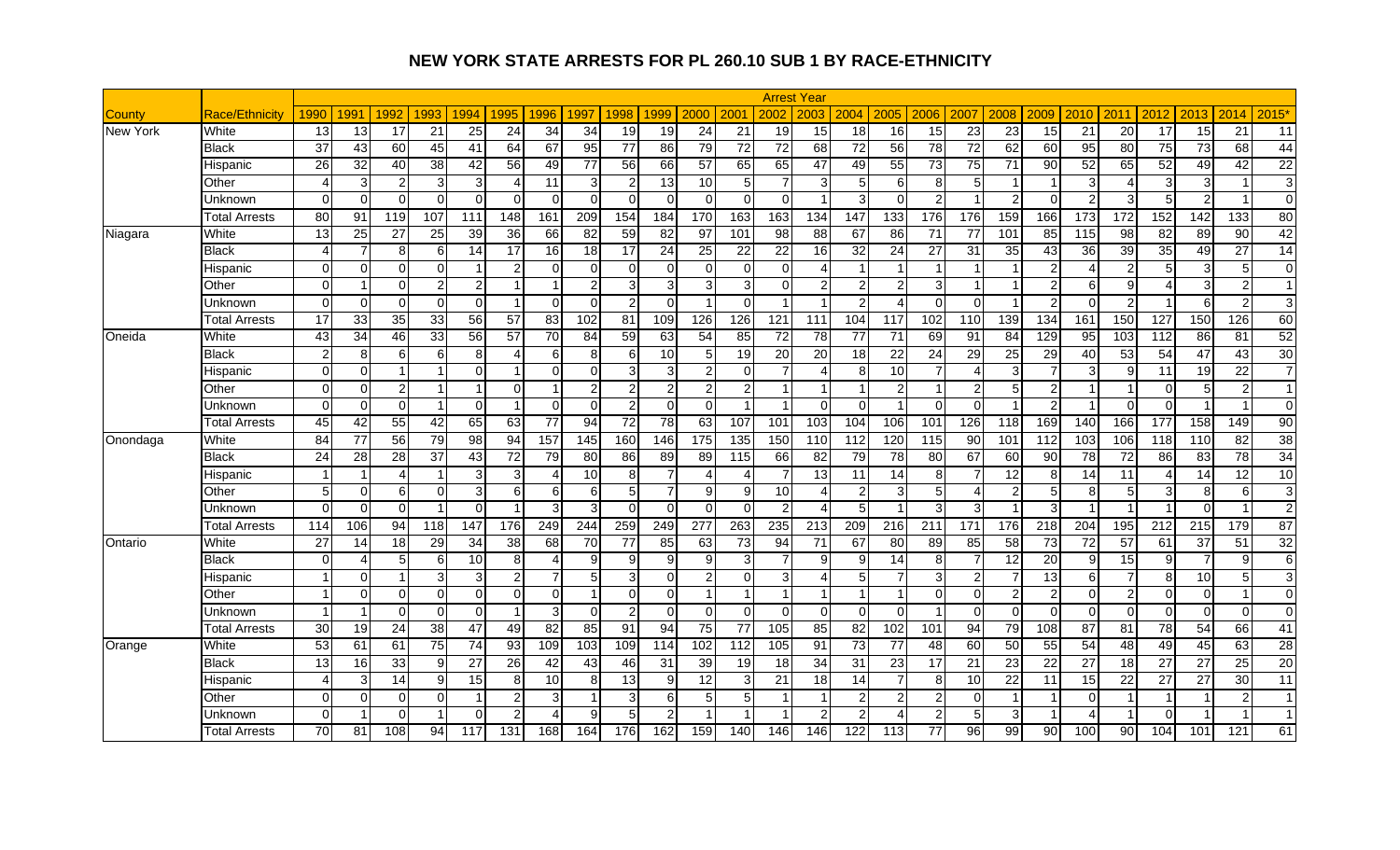|            |                       |                 |                         |                 |                         |                 |                 |                         |                 |                         |                  |                 |                 |                 | <b>Arrest Year</b>      |                         |                 |                |                 |                  |                        |                |                        |                  |                 |                  |                 |
|------------|-----------------------|-----------------|-------------------------|-----------------|-------------------------|-----------------|-----------------|-------------------------|-----------------|-------------------------|------------------|-----------------|-----------------|-----------------|-------------------------|-------------------------|-----------------|----------------|-----------------|------------------|------------------------|----------------|------------------------|------------------|-----------------|------------------|-----------------|
| County     | <b>Race/Ethnicity</b> | 1990            | 1991                    | 1992            | 1993                    | 994             | 1995            | 1996                    | 1997            | 1998                    | 1999             | 2000            | 2001            | 2002            | 2003                    | 2004                    | 2005            | 2006           | 2007            | 2008             | 2009                   | 2010           | 2011                   | 2012             | 2013            | 2014             | 2015*           |
| Orleans    | White                 | 10              | 16                      | 15              | 18                      | 25              | 17              | 23                      | 21              | 18                      | 14               | 24              | 17              | 29              | 21                      | 24                      | 26              | 23             | 22              | 22               | 29                     | 39             | 10                     | 19               | 19              | 15               | 9 <sub>l</sub>  |
|            | Black                 | 4               | $\overline{2}$          | $\mathfrak{p}$  | 1                       | $\overline{2}$  | $\Omega$        | Δ                       |                 | -1                      | 3                | 3               | $\overline{4}$  |                 | $\overline{2}$          | $\Omega$                |                 |                | 5               | $\overline{3}$   | 5                      |                | 3                      | $\mathfrak{p}$   | $\overline{7}$  | 5                | $\mathbf{1}$    |
|            | Hispanic              | $\overline{2}$  |                         | $\Omega$        | $\Omega$                | $\Omega$        | $\mathbf 0$     |                         |                 | $\Omega$                | $\Omega$         | $\overline{0}$  | $\Omega$        |                 | $\overline{2}$          | 6                       | $\overline{a}$  |                |                 | $\mathbf 3$      | $\overline{2}$         | 2              | 5                      | $\Omega$         | $\overline{c}$  | $\overline{2}$   | 1 <sup>1</sup>  |
|            | Other                 | $\Omega$        | $\Omega$                | $\Omega$        | $\Omega$                | $\Omega$        | $\Omega$        | $\Omega$                | $\Omega$        | -1                      | $\Omega$         | $\Omega$        |                 | $\Omega$        | $\Omega$                | $\Omega$                | $\overline{0}$  | $\Omega$       | $\Omega$        | $\overline{2}$   | $\Omega$               | $\Omega$       |                        |                  | $\Omega$        | $\mathbf 0$      | 1 <sup>1</sup>  |
|            | Unknown               | $\Omega$        | $\Omega$                | $\Omega$        | $\overline{2}$          | $\Omega$        |                 | $\mathbf{2}$            | $\Omega$        | $\Omega$                | $\mathbf 0$      | $\overline{0}$  | $\overline{0}$  | $\Omega$        | $\Omega$                | $\Omega$                | $\overline{0}$  | $\mathbf{1}$   | $\Omega$        | $\mathbf 0$      | $\Omega$               | $\Omega$       | $\overline{0}$         |                  | $\Omega$        | $\mathbf 0$      | $\overline{1}$  |
|            | Total Arrests         | 16              | 19                      | $\overline{17}$ | $\overline{21}$         | 27              | $\overline{18}$ | 30                      | $\overline{26}$ | $\overline{20}$         | 17               | $\overline{27}$ | 22              | $\overline{36}$ | 25                      | 30                      | 29              | 26             | $\overline{28}$ | 30               | $\overline{36}$        | 45             | 19                     | 23               | $\overline{28}$ | $\overline{22}$  | 13              |
| Oswego     | White                 | 31              | 37                      | 63              | 45                      | 38              | 64              | 68                      | 74              | $\overline{90}$         | 107              | 105             | 117             | 116             | 62                      | 59                      | 74              | 62             | $\overline{72}$ | 106              | 100                    | 101            | 92                     | 115              | 95              | 80               | 40              |
|            | <b>Black</b>          | $\mathbf 0$     | $\Omega$                | $\Omega$        | $\Omega$                | $\Omega$        | $\Omega$        | $\Omega$                |                 |                         | 4                | $\overline{2}$  |                 |                 | 3                       | 3                       | 4               | 3              | 3               | 5                |                        | 3              | 3                      | 5                | $\overline{4}$  | $\overline{4}$   | $\overline{2}$  |
|            | Hispanic              | $\mathbf 0$     | $\Omega$                | $\Omega$        | $\overline{2}$          | $\Omega$        | $\overline{1}$  | 4                       | っ               | 1                       |                  | $\overline{0}$  |                 | 5               | $\overline{a}$          | $\overline{2}$          | $\overline{a}$  | 1              | 2               | 7                |                        | 5              | $\overline{7}$         |                  | $\overline{7}$  | 3                | 11              |
|            | Other                 | $\Omega$        | -1                      | $\Omega$        | $\Omega$                | $\Omega$        | $\Omega$        |                         | ∩               | $\Omega$                | $\Omega$         | $\overline{2}$  | $\overline{2}$  | $\Omega$        | $\Omega$                | $\blacktriangleleft$    | $\overline{0}$  | $\Omega$       | $\mathcal{P}$   | $\Omega$         | 2                      | $\Omega$       | $\Omega$               |                  | $\Omega$        | $\Omega$         | $\Omega$        |
|            | Unknown               | $\Omega$        | $\Omega$                | $\Omega$        | $\Omega$                | $\Omega$        | $\Omega$        | $\overline{\mathbf{1}}$ | 5               | $\Omega$                | $\Omega$         | $\Omega$        | $\Omega$        | $\Omega$        | $\overline{2}$          | $\Omega$                | $\Omega$        | $\overline{1}$ | $\Omega$        | $\Omega$         | -1                     | 3              | $\overline{3}$         |                  | $\Omega$        | 2                | $\Omega$        |
|            | <b>Total Arrests</b>  | 31              | 38                      | 63              | 47                      | 38              | 65              | 74                      | 82              | 92                      | $\overline{112}$ | 109             | 121             | 122             | 69                      | 65                      | 80              | 67             | 79              | $\overline{118}$ | 114                    | 112            | 105                    | 123              | 106             | 89               | 43              |
| Otsego     | White                 | 12              | 13                      | 18              | $\overline{20}$         | 24              | 19              | 16                      | 21              | 20                      | 19               | 19              | 25              | 28              | 39                      | 24                      | 15              | 12             | 24              | 20               | 11                     | 20             | 23                     | 17               | 20              | 15               | 9 <sub>l</sub>  |
|            | <b>Black</b>          | $\Omega$        | $\Omega$                |                 | $\overline{\mathbf{1}}$ |                 | $\Omega$        |                         |                 | $\overline{\mathbf{1}}$ | $\overline{2}$   | $\overline{0}$  | $\Omega$        |                 | $\Omega$                | $\blacktriangleleft$    | 1               | $\Omega$       | $\Omega$        | $\overline{2}$   |                        | 2              | $\overline{2}$         | $\overline{2}$   | $\overline{1}$  | 6                | $\overline{1}$  |
|            | Hispanic              | $\Omega$        | $\Omega$                | $\Omega$        | $\Omega$                | $\Omega$        | $\mathbf 0$     |                         | U               | $\Omega$                | $\Omega$         | $\overline{0}$  | $\overline{0}$  | $\Omega$        | $\overline{1}$          | $\blacktriangleleft$    | 3               | $\Omega$       | 2               | 1                | $\overline{2}$         | -1             |                        | $\Omega$         | $\Omega$        | $\mathbf 0$      | $\overline{1}$  |
|            | Other                 | $\Omega$        | $\Omega$                | $\Omega$        | $\Omega$                | $\Omega$        | $\Omega$        | $\Omega$                | $\Omega$        | $\Omega$                | $\Omega$         | $\overline{0}$  | $\overline{0}$  |                 | $\Omega$                | $\Omega$                | $\overline{0}$  | $\Omega$       | $\Omega$        | $\mathbf 0$      | $\Omega$               | 1              | $\Omega$               | $\Omega$         | $\Omega$        | $\mathbf 0$      | $\Omega$        |
|            | Unknown               | $\Omega$        | $\Omega$                | $\Omega$        | $\Omega$                | $\Omega$        | -1              | 4                       | 2               | $\overline{1}$          | $\Omega$         | $\Omega$        | $\overline{0}$  | $\Omega$        | $\Omega$                | $\overline{\mathbf{1}}$ | $\Omega$        | $\Omega$       | $\Omega$        | $\mathbf 0$      | $\Omega$               | $\Omega$       | $\Omega$               | $\Omega$         | $\Omega$        | $\mathbf 0$      | $\Omega$        |
|            | <b>Total Arrests</b>  | 12              | 13                      | 19              | $\overline{21}$         | $\overline{25}$ | 20              | 22                      | $\overline{25}$ | $\overline{22}$         | 21               | 19              | 25              | 30              | 40                      | 27                      | 19              | 12             | 26              | $\overline{23}$  | 14                     | 24             | 26                     | 19               | 21              | 21               | 11              |
| Putnam     | White                 | 9               | 10                      | 18              | 20                      | 11              | 12              | 15                      | 12              | 15                      | 9                | 18              | 20              | 29              | 24                      | 15                      | 30              | 16             | 14              | $\overline{17}$  | 13                     | 17             | 7                      | $\overline{12}$  | 6               | 4                | $6 \mid$        |
|            | <b>Black</b>          | 3               | $\overline{\mathbf{1}}$ | $\Omega$        | $\Omega$                |                 | $\Omega$        | $\Omega$                | $\Omega$        | $\Omega$                | $\Omega$         | -1              | $\overline{2}$  |                 | $\Omega$                | $\overline{1}$          |                 | $\overline{1}$ | $\Omega$        | $\mathbf 0$      | $\Omega$               | 0              | 3                      | $\Omega$         | $\Omega$        | $\overline{2}$   | 3 <sup>l</sup>  |
|            | Hispanic              | $\mathbf 0$     | $\Omega$                | $\Omega$        | $\overline{0}$          | $\Omega$        | $\mathbf 0$     | 0                       |                 | $\overline{0}$          | $\Omega$         | 1               | $\mathbf 0$     | $\Omega$        | $\overline{4}$          | 3                       | 6               | 3              |                 | 5                |                        | $\overline{2}$ |                        | 6                | 3               | $\mathbf 0$      | 3 <sup>1</sup>  |
|            | Other                 | $\Omega$        | $\Omega$                | $\Omega$        | $\Omega$                | $\Omega$        | $\overline{c}$  | $\overline{0}$          |                 | $\Omega$                | $\Omega$         | $\overline{0}$  | $\overline{0}$  |                 | $\Omega$                | $\Omega$                | $\overline{0}$  | $\mathbf{1}$   | $\Omega$        | $\overline{0}$   | $\overline{1}$         | $\Omega$       | $\Omega$               | $\Omega$         | $\mathbf 0$     | $\mathbf 0$      | $\Omega$        |
|            | Unknown               | $\mathbf 0$     | $\mathbf 0$             | $\Omega$        | $\overline{0}$          | $\Omega$        | 1               | $\overline{1}$          | U               | $\overline{c}$          | $\mathbf 0$      | $\overline{0}$  | $\overline{0}$  | $\Omega$        | $\mathbf 0$             | 0                       | $\overline{0}$  | $\Omega$       | $\Omega$        | 1                | $\overline{1}$         | -1             | $\Omega$               | $\Omega$         | $\mathbf 0$     | 0                | $\Omega$        |
|            | <b>Total Arrests</b>  | 12              | 11                      | 18              | 20                      | 12              | 15              | 16                      | 14              | $\overline{17}$         | 9                | $\overline{20}$ | $\overline{22}$ | 31              | 28                      | 19                      | $\overline{37}$ | 21             | 15              | 23               | 16                     | 20             | 11                     | 18               | 9               | 6                | $\overline{12}$ |
| Queens     | White                 | 13              | 20                      | 15              | $\overline{12}$         | 13              | 29              | 29                      | 53              | 47                      | 29               | 33              | 30              | 25              | 34                      | 25                      | 29              | 20             | 36              | 33               | 32                     | 22             | 27                     | 21               | 27              | $\overline{27}$  | $\overline{21}$ |
|            | <b>Black</b>          | 15              | 21                      | 23              | $\overline{37}$         | 40              | 43              | 47                      | 66              | 75                      | 61               | 57              | 52              | 44              | 40                      | 48                      | $\overline{68}$ | 79             | 67              | 80               | $\overline{88}$        | 68             | $\overline{77}$        | 71               | $\overline{78}$ | 108              | 34              |
|            | Hispanic              | 14              | 15                      | 17              | 18                      | 24              | 40              | 58                      | 39              | 53                      | 46               | 55              | 41              | 46              | 62                      | 55                      | 74              | 88             | 101             | 114              | 97                     | 103            | 73                     | 75               | 98              | $\overline{75}$  | 47              |
|            | Other                 |                 | $\overline{\mathbf{1}}$ | $6 \mid$        | $\overline{3}$          | 6               | 10              | 12                      | 18              | 19                      | 14               | 15              | 21              | $\overline{24}$ | $\overline{24}$         | $\overline{23}$         | $\overline{22}$ | 15             | 29              | $\overline{34}$  | $\overline{27}$        | 27             | $\overline{22}$        | 32               | 24              | 33               | 23              |
|            | Unknown               | $\Omega$        | $\Omega$                | $\Omega$        | $\overline{0}$          | $\Omega$        | $\mathbf 0$     | $\mathbf 0$             | $\Omega$        | $\Omega$                | $\Omega$         | $\mathbf 0$     | $\Omega$        | $\Omega$        | $\overline{\mathbf{1}}$ | 9                       | 4               | 3              | 5               | 5                | $\boldsymbol{\Lambda}$ | 4              | 5                      | -6               | $\overline{c}$  | $\sqrt{3}$       | $\Omega$        |
|            | <b>Total Arrests</b>  | 43              | 57                      | 61              | 70                      | 83              | 122             | 146                     | 176             | 194                     | 150              | 160             | 144             | 139             | 161                     | 160                     | 197             | 205            | 238             | 266              | 248                    | 224            | 204                    | $\overline{205}$ | 229             | $\overline{246}$ | 125             |
| Rensselaer | White                 | 14              | 27                      | 28              | 21                      | 23              | 41              | 38                      | 47              | 37                      | 48               | 57              | 63              | 67              | 62                      | 47                      | 65              | 57             | 54              | 45               | 45                     | 45             | 57                     | 42               | 42              | 52               | 18              |
|            | <b>Black</b>          | $\overline{2}$  |                         | 2               | -1                      | 5               |                 | 6                       |                 | $\overline{16}$         | 15               | 15              | 15              | 11              | 18                      | 18                      | 20              | 14             | 22              | 15               | 21                     | 25             | $\overline{27}$        | 35               | 28              | 25               | 13              |
|            | Hispanic              |                 | $\Omega$                | $\Omega$        |                         |                 | $\mathbf 0$     |                         |                 |                         | $\Omega$         | -1              |                 |                 | 8                       | $\Omega$                | 4               |                |                 | $\overline{4}$   | 5                      | 5              | $\boldsymbol{\Lambda}$ | $\overline{13}$  | 9               | 10               | 1 <sup>1</sup>  |
|            | Other                 | $\Omega$        | $\Omega$                | $\Omega$        | $\overline{2}$          | $\Omega$        |                 | $\overline{2}$          |                 | 3                       | $\overline{2}$   | $\mathbf{1}$    |                 |                 | $\overline{2}$          |                         |                 | $\overline{2}$ |                 | $\mathbf 0$      | $\Omega$               | $\Omega$       |                        | $\Omega$         | $\overline{c}$  | $\overline{2}$   | $\Omega$        |
|            | Jnknown               | $\mathbf 0$     | $\overline{0}$          | $\Omega$        | $\overline{0}$          | $\mathbf 0$     | 0               | $\overline{0}$          | $\Omega$        | $\overline{0}$          | $\overline{1}$   | $\overline{0}$  |                 |                 |                         | $\mathbf 0$             |                 | $\overline{0}$ | $\Omega$        | $\mathbf 0$      | $\mathbf 0$            | 0              | $\overline{0}$         | $\overline{0}$   | $\mathbf 0$     | $\mathbf 0$      | $\overline{1}$  |
|            | <b>Total Arrests</b>  | $\overline{17}$ | 28                      | 30              | 25                      | 29              | 43              | 47                      | 57              | 57                      | 66               | 74              | 81              | 81              | 91                      | 66                      | 91              | 74             | 81              | 64               | 71                     | 75             | 89                     | 90               | 81              | 89               | 33              |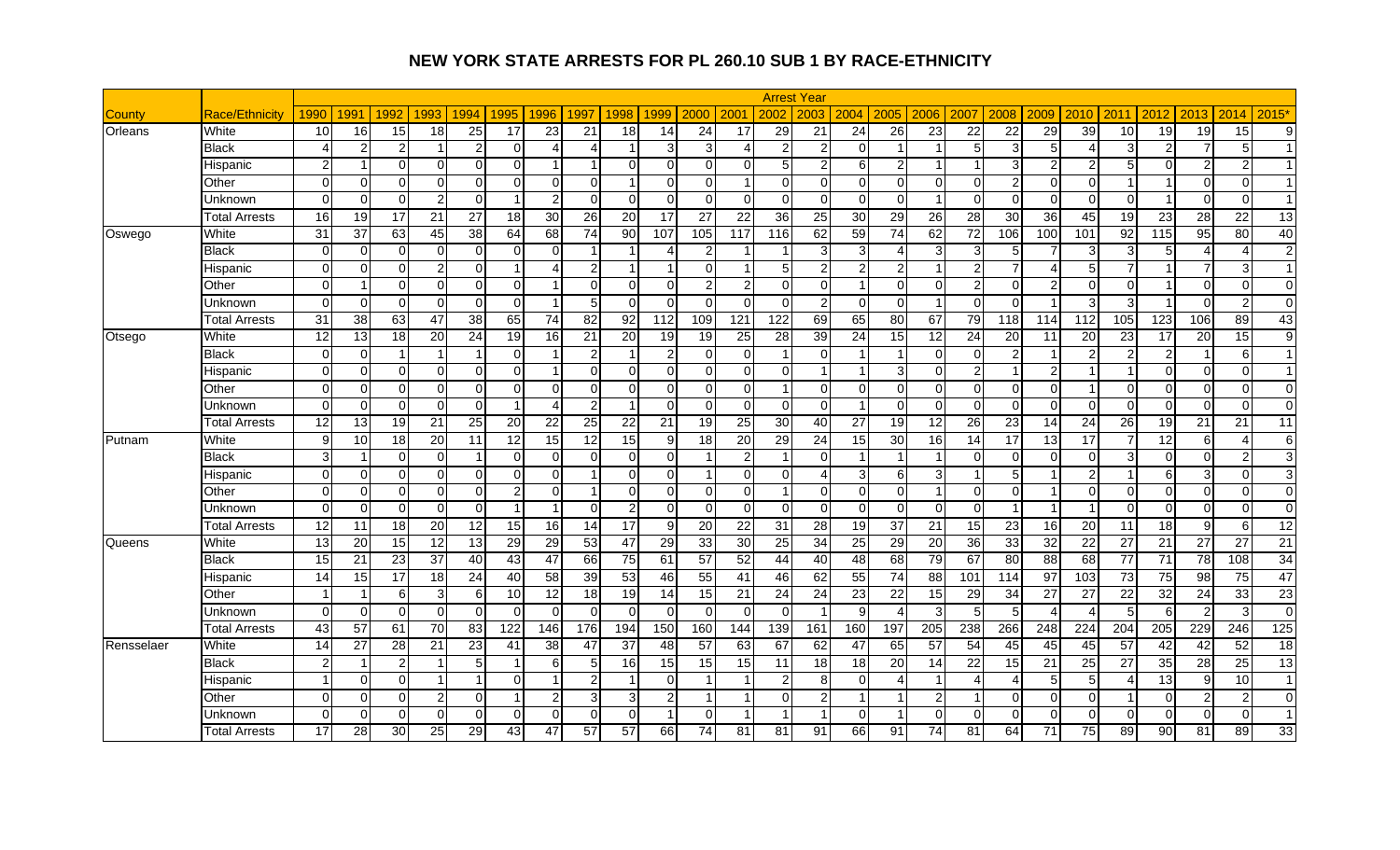|              |                       |                 |                |                 |                 |                        |                 |                |                 |                 |                         |                 |                 |                 | <b>Arrest Year</b>      |                          |                 |                 |                 |                 |                          |                 |                  |                 |                 |                        |                 |
|--------------|-----------------------|-----------------|----------------|-----------------|-----------------|------------------------|-----------------|----------------|-----------------|-----------------|-------------------------|-----------------|-----------------|-----------------|-------------------------|--------------------------|-----------------|-----------------|-----------------|-----------------|--------------------------|-----------------|------------------|-----------------|-----------------|------------------------|-----------------|
| County       | <b>Race/Ethnicity</b> | 1990            | 1991           | 1992            | 1993            | 1994                   | 1995            | 1996           | 1997            | 1998            | 1999                    | 2000            | 2001            | 2002            | 2003                    | 2004                     | 2005            | 2006            | 2007            | 2008            | 2009                     | 2010            | 2011             | 2012            | 2013            | 2014                   | $2015*$         |
| Richmond     | White                 | 5               | Δ              | 6               | 5               | 5                      | 10              | 14             | 8               | 25              | 22                      | 16              | 15              | 17              | 12                      | 8                        | 14              | 14              | 13              | 19              | 15                       | 20              | 30               | 12              | 14              | 16                     | 6               |
|              | Black                 | 5               | 5              | Δ               | $\Omega$        |                        |                 | 3              | 16              | 9               | 6                       | 8               | 8               |                 | 5                       | $\overline{5}$           | $\overline{10}$ | $\overline{17}$ | 13              | $\overline{13}$ | 10                       | 10              | 7                | 13              | 9               | 6                      | 8 <sup>1</sup>  |
|              | Hispanic              | $\overline{2}$  |                | $\Omega$        | 5               |                        | 3               | $\overline{3}$ |                 | 12              | 11                      | $\overline{2}$  | $6 \mid$        | 6               | 4                       | 6                        | 3               | 8               | 8               | $\overline{c}$  | 3                        |                 |                  | 5               | $\, 8$          | $\boldsymbol{\Lambda}$ | $\overline{7}$  |
|              | Other                 | $\Omega$        | $\Omega$       | $\overline{2}$  | $\Omega$        | $\Omega$               | $\Omega$        | $\Omega$       |                 | $\Omega$        | $\overline{1}$          | $\overline{1}$  | $\Omega$        | $\Omega$        | $\overline{2}$          | $\Omega$                 | $\Omega$        | $\overline{2}$  | 2               | 1               | $\Omega$                 | $\Omega$        |                  | $\Omega$        | $\overline{2}$  | $\overline{c}$         | $\Omega$        |
|              | Unknown               | $\Omega$        | $\Omega$       | $\Omega$        | $\Omega$        | $\Omega$               | $\Omega$        | $\Omega$       | $\Omega$        | $\mathbf 0$     | $\mathbf 0$             | $\overline{0}$  | $\overline{0}$  |                 | $\Omega$                | $\Omega$                 | $\overline{0}$  | $\overline{0}$  | $\Omega$        | $\mathbf 0$     | $\Omega$                 | -1              | $\Omega$         | $\Omega$        | $\overline{0}$  | $\mathbf 0$            | $\vert$ 1       |
|              | Total Arrests         | 12              | 10             | 12              | 10              | 13                     | $\overline{14}$ | 20             | 31              | 46              | 40                      | $\overline{27}$ | 29              | 31              | $\overline{23}$         | 19                       | $\overline{27}$ | 41              | $\overline{36}$ | $\overline{35}$ | 28                       | $\overline{32}$ | 39               | 30              | 33              | $\overline{28}$        | $\overline{22}$ |
| Rockland     | White                 | $\,6$           | 6              | 8 <sup>1</sup>  | 14              | 13                     | 25              | 19             | 18              | 25              | 17                      | 28              | 23              | $\overline{20}$ | 8                       | 17                       | 11              | 12              | 16              | $\overline{15}$ | 19                       | 17              | 13               | 13              | $\overline{12}$ | $\overline{11}$        | $\overline{4}$  |
|              | <b>Black</b>          | $\overline{7}$  | 3              |                 | 2               | 4                      | 5               | 7              |                 | $\overline{10}$ | 10                      | 13              | 13              | $\overline{15}$ | 19                      | 9                        | 8               | 11              | 8               | 18              | 16                       | 13              | 10               | 19              | 21              | 21                     | 6               |
|              | Hispanic              | $\mathbf 0$     | $\overline{a}$ | $\Omega$        | 1               | 8                      | $\overline{1}$  | $\mathbf{2}$   |                 | 1               | 5                       | $\overline{0}$  |                 | 11              | 10                      | 13                       | 17              | 10              | 13              | 8               | 21                       | 20              | 13               | 20              | 22              | 23                     | 27              |
|              | Other                 | -1              | $\Omega$       | $\Omega$        | $\Omega$        | 3                      | $\Omega$        | $\Omega$       | ∩               | $\Omega$        | -1                      | $\overline{2}$  | $\Omega$        | $\Omega$        | $\overline{2}$          | $\Omega$                 | -1              | $\Omega$        |                 | $\overline{0}$  | -1                       | 2               | $\Omega$         |                 | $\Omega$        | $\overline{1}$         | $\Omega$        |
|              | Unknown               | $\Omega$        | $\Omega$       | $\Omega$        | $\Omega$        | $\Omega$               | $\overline{2}$  | $\overline{2}$ | 3               | 3               | $\Omega$                | $\Omega$        | $\overline{0}$  | $\Omega$        | $\mathbf{0}$            | $\Omega$                 | 1               | $\Omega$        | $\Omega$        | $\overline{2}$  | $\Omega$                 | $\Omega$        |                  | $\Omega$        | $\Omega$        | $\mathbf 0$            | $\overline{0}$  |
|              | Total Arrests         | 14              | 11             | $\overline{12}$ | $\overline{17}$ | 28                     | $\overline{33}$ | 30             | $\overline{26}$ | 39              | 33                      | 43              | 37              | 46              | 39                      | 39                       | $\overline{38}$ | 33              | $\overline{38}$ | $\overline{43}$ | 57                       | $\overline{52}$ | 37               | 53              | $\overline{55}$ | 56                     | 37              |
| St. Lawrence | White                 | 21              | 14             | $\overline{27}$ | 41              | 34                     | $\overline{32}$ | 61             | 60              | 63              | 75                      | 71              | 75              | 69              | 94                      | 90                       | 73              | 64              | 86              | 62              | 72                       | 68              | 72               | 72              | 46              | 55                     | 37              |
|              | <b>Black</b>          | $\Omega$        | $\Omega$       | $\Omega$        | $\overline{2}$  | $\overline{2}$         | 3               | $\Omega$       |                 | $\overline{2}$  | $\Omega$                | $\mathbf{1}$    | $\Omega$        |                 | $\Omega$                | $\overline{2}$           | 1               | $\overline{2}$  |                 | $\Omega$        | $\boldsymbol{\varDelta}$ | 5               |                  | 3               | $\overline{2}$  | $\mathbf 0$            | 2 <sub>l</sub>  |
|              | Hispanic              | $\Omega$        | $\Omega$       | $\Omega$        | $\Omega$        | $\Omega$               | 0               | $\overline{2}$ | U               | $\Omega$        | $\Omega$                | $\overline{0}$  | $\Omega$        |                 | $\overline{\mathbf{1}}$ | $\Omega$                 | $\overline{0}$  | $\Omega$        |                 | $\mathbf 0$     | 0                        | $\Omega$        |                  | $\overline{2}$  | $\overline{1}$  | $\mathbf 0$            | $\Omega$        |
|              | Other                 | $\mathbf{1}$    | $\Omega$       | $\Omega$        | $\Omega$        | $\Omega$               | $\Omega$        | $\overline{4}$ |                 | $\overline{a}$  | $\overline{2}$          | $\overline{a}$  | $\overline{2}$  | $\mathfrak{p}$  | $\overline{A}$          | $\overline{1}$           | $\overline{0}$  | $\mathbf{1}$    |                 | $\Omega$        | $\Omega$                 | $\overline{1}$  | $\overline{2}$   | $\overline{2}$  | $\Omega$        | $\mathbf 0$            | 2 <sub>l</sub>  |
|              | Unknown               | $\Omega$        | $\Omega$       | $\Omega$        | $\Omega$        | $\Omega$               | $\Omega$        | $\Omega$       | $\Omega$        | $\Omega$        | $\Omega$                | $\Omega$        | $\overline{0}$  |                 | $\Omega$                | $\overline{2}$           | $\Omega$        | $\Omega$        | $\Omega$        | $\overline{c}$  | $\overline{1}$           | 2               | $\Omega$         | $\Omega$        | $\overline{1}$  | $\overline{1}$         | $\Omega$        |
|              | <b>Total Arrests</b>  | 22              | 14             | 27              | 43              | 36                     | $\overline{35}$ | 67             | 63              | 67              | 77                      | 74              | 77              | 77              | 99                      | 95                       | 74              | 67              | 89              | 64              | 77                       | 76              | 76               | 79              | 50              | 56                     | 41              |
| Saratoga     | White                 | 20              | 18             | 23              | 26              | 16                     | 25              | 27             | 26              | 21              | 45                      | 54              | 55              | 56              | 38                      | 31                       | 43              | 47              | 44              | 51              | 53                       | 31              | 39               | 55              | 39              | 40                     | 15              |
|              | <b>Black</b>          | $\overline{2}$  | $\Omega$       | $\overline{2}$  | 3               | $\overline{2}$         | $\Omega$        | $\overline{c}$ |                 | $\Omega$        | $\overline{1}$          | -1              | $\overline{2}$  |                 | 3                       | $\boldsymbol{\varDelta}$ | $\overline{0}$  | 3               |                 | $\overline{2}$  | 3                        | 3               | $6 \overline{6}$ | $\mathfrak{p}$  | $\overline{2}$  | 5                      | $\overline{4}$  |
|              | Hispanic              | $\mathbf 0$     | $\Omega$       | $\Omega$        | $\overline{0}$  | $\Omega$               | $\mathbf 0$     | 0              | ∩               | $\overline{0}$  |                         | $\overline{0}$  |                 | っ               | $\mathbf 0$             | 3                        | 1               | $\overline{0}$  |                 |                 | $\mathbf 0$              | 0               | $\overline{2}$   | $\Omega$        | 1               | $\overline{7}$         | 3 <sub>l</sub>  |
|              | Other                 | $\Omega$        | $\Omega$       | $\Omega$        | 1               | $\Omega$               | $\overline{0}$  | $\overline{0}$ | $\Omega$        | $\Omega$        | -1                      | $\overline{0}$  | $\overline{0}$  |                 | $\Omega$                | $\Omega$                 | $\overline{0}$  | $\Omega$        | $\Omega$        | $\overline{0}$  | $\mathbf 0$              | $\overline{1}$  | $\Omega$         | $\Omega$        | $\mathbf 0$     | 3                      | $\Omega$        |
|              | Unknown               | $\mathbf 0$     | $\mathbf 0$    | $\Omega$        | $\Omega$        | $\Omega$               | -1              | -1             |                 | -1              | $\Omega$                | $\mathbf 0$     | $\overline{0}$  | 3               | $\overline{1}$          | 0                        | $\overline{0}$  | $\overline{1}$  | $\Omega$        | 1               | $\mathbf 0$              | $\overline{1}$  | $\Omega$         | $\Omega$        | $\mathbf 0$     | 0                      | $\Omega$        |
|              | <b>Total Arrests</b>  | 22              | 18             | 25              | 30              | 18                     | 26              | 30             | 29              | 22              | 48                      | 55              | $\overline{58}$ | 66              | 42                      | 38                       | 44              | 51              | 47              | 55              | 56                       | 36              | 47               | 57              | 42              | 55                     | $\overline{22}$ |
| Schenectady  | White                 | 5               | 13             | 14              | 21              | 11                     | 17              | 25             | 34              | 28              | 30                      | 25              | 38              | 40              | 36                      | 30                       | 32              | 39              | 43              | 19              | 42                       | 47              | 30               | 27              | 37              | 26                     | 20              |
|              | <b>Black</b>          | 3               | -1             | 2               | $\overline{3}$  | $\boldsymbol{\Lambda}$ | 5               | $\overline{4}$ | 8               | 13              | 11                      | 5               | 9               | 22              | 10                      | 19                       | $\overline{20}$ | 18              | 17              | $\overline{21}$ | 41                       | 23              | $\overline{26}$  | $\overline{28}$ | 21              | $\overline{27}$        | 21              |
|              | Hispanic              | $\mathbf 0$     | -1             | $\Omega$        | $\overline{2}$  | $\Omega$               | $\mathbf 0$     |                |                 | 3               | $\overline{2}$          | $\overline{a}$  | $\overline{0}$  | 6               | 3                       | $\blacktriangleleft$     | 5               | 6               | 6               | $\overline{5}$  | 11                       | 12              | 11               | 8               | 14              | 10                     | 5 <sub>l</sub>  |
|              | Other                 | $\Omega$        | $\Omega$       | $\Omega$        | $\Omega$        | $\Omega$               | 0               | $\overline{0}$ | ∩               | $\Omega$        | $\overline{\mathbf{1}}$ | $\overline{0}$  | $\overline{0}$  | $\Omega$        | $\overline{1}$          | $\overline{\mathbf{1}}$  | $\overline{0}$  | $\Omega$        |                 |                 | $\Omega$                 |                 | $\Omega$         | 6               | $\overline{1}$  | $\mathbf 0$            | $\overline{1}$  |
|              | Unknown               |                 | $\Omega$       | $\Omega$        | $\Omega$        | $\Omega$               | $\mathbf 0$     | $\overline{0}$ |                 | $\Omega$        | $\overline{2}$          | $\mathbf 0$     | $\overline{0}$  | $\Omega$        | 6                       | 5                        | 5 <sub>5</sub>  | $\overline{7}$  | $\mathcal{P}$   | 9               | 5                        |                 | 3                |                 |                 | $\overline{1}$         | $\Omega$        |
|              | <b>Total Arrests</b>  | 9               | 15             | 16              | $\overline{26}$ | 15                     | $\overline{22}$ | 30             | 50              | 44              | 46                      | 32              | 47              | 68              | 56                      | $\overline{56}$          | 62              | 70              | 69              | 55              | $\overline{99}$          | 84              | 70               | $\overline{70}$ | 74              | 64                     | 47              |
| Schoharie    | White                 | 10              | 8              | 5               | $\overline{7}$  | 9                      | 11              | 12             | 13              | 14              | 11                      | 15              | 17              | 21              | 15                      | 16                       | 12              | 11              | 6               | 17              | 23                       | 10              | 9                | 9               | $\overline{7}$  | 8                      | $\overline{4}$  |
|              | <b>Black</b>          | $\Omega$        | $\Omega$       | $\Omega$        | $\Omega$        | $\Omega$               | $\Omega$        | $\Omega$       | $\Omega$        |                 | $\Omega$                | $\Omega$        | $\Omega$        | $\Omega$        | $\Omega$                | $\Omega$                 | $\Omega$        | $\Omega$        | $\Omega$        | $\mathbf 0$     | $\Omega$                 | $\Omega$        |                  | $\Omega$        | $\Omega$        | $\Omega$               | $\Omega$        |
|              | Hispanic              | $\mathbf 0$     | $\Omega$       | $\Omega$        | $\Omega$        | $\Omega$               | $\mathbf 0$     | $\overline{0}$ | ∩               |                 | $\Omega$                | $\overline{0}$  | $\overline{0}$  | $\Omega$        | $\Omega$                | $\overline{2}$           | $\overline{0}$  |                 | $\Omega$        | $\mathbf 0$     | $\Omega$                 | 0               | $\Omega$         | $\Omega$        | $\overline{0}$  | $\mathbf 0$            | $\overline{0}$  |
|              | Other                 | $\Omega$        | $\Omega$       | $\Omega$        | $\Omega$        | $\Omega$               | $\Omega$        | $\Omega$       | $\Omega$        | $\Omega$        | $\Omega$                | $\Omega$        | $\Omega$        | $\Omega$        | $\Omega$                | $\Omega$                 | $\overline{0}$  | $\Omega$        | $\Omega$        | $\mathbf 0$     | $\Omega$                 |                 | $\Omega$         |                 | $\Omega$        | $\Omega$               | $\Omega$        |
|              | Jnknown               | $\mathbf 0$     | $\overline{0}$ | $\Omega$        | $\overline{0}$  | $\mathbf 0$            | 0               | $\overline{0}$ | $\Omega$        | $\overline{0}$  | $\mathbf 0$             | $\overline{0}$  | $\overline{0}$  | $\Omega$        | $\Omega$                | 0                        | $\overline{0}$  | $\overline{0}$  | $\Omega$        | $\mathbf 0$     | $\mathbf 0$              | $\Omega$        | $\overline{0}$   | $\overline{0}$  | $\overline{0}$  | 0                      | $\overline{0}$  |
|              | <b>Total Arrests</b>  | $\overline{10}$ | 8              | 5               |                 | 9                      | 11              | 12             | 13              | 16              | 11                      | 15              | 17              | 21              | 15                      | 18                       | $\overline{12}$ | 12              | 61              | 17              | 23                       | 11              | 10               | 10 <sup>1</sup> | 7               | 8 <sup>1</sup>         | $\overline{4}$  |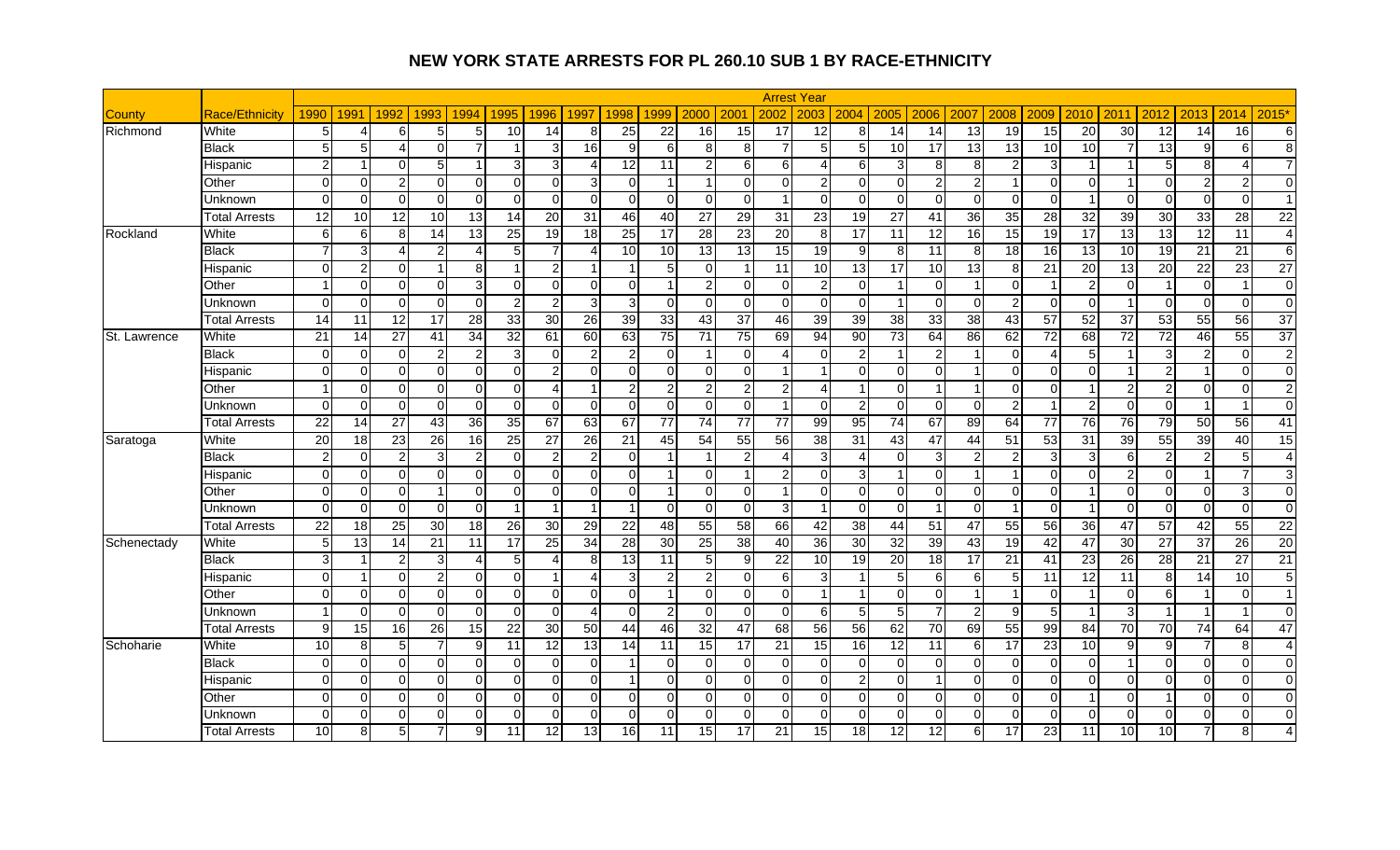|               |                       |                        |                 |                |                 |                 |                 |                 |                 |                 |                 |                 |                        |                 | <b>Arrest Year</b>      |                 |                 |                         |                 |                 |                 |                |                          |                 |                 |                 |                 |
|---------------|-----------------------|------------------------|-----------------|----------------|-----------------|-----------------|-----------------|-----------------|-----------------|-----------------|-----------------|-----------------|------------------------|-----------------|-------------------------|-----------------|-----------------|-------------------------|-----------------|-----------------|-----------------|----------------|--------------------------|-----------------|-----------------|-----------------|-----------------|
| <b>County</b> | <b>Race/Ethnicity</b> | 1990                   | 1991            | 1992           | 1993            | 1994            | 1995            | 1996            | 1997            | 1998            | 1999            | 2000            | 2001                   | 2002            | 2003                    | 2004            | 2005            | 2006                    | 2007            | 2008            | 2009            | 2010           | 2011                     | 2012            | 2013            | 2014            | $2015*$         |
| Schuyler      | White                 | $\overline{2}$         | 8               | 9              |                 | 6               | 9               | $6 \mid$        |                 |                 | 11              | 17              | $\overline{22}$        | 16              | 15                      | 6               | $\overline{12}$ | $6 \overline{6}$        | 5               | 18              | $\overline{11}$ | 9              | 8 <sup>1</sup>           | 6               | 6               | $\overline{2}$  | 3 <sup>l</sup>  |
|               | <b>Black</b>          | $\mathbf 0$            | $\Omega$        | $\Omega$       | $\Omega$        | $\Omega$        | $\mathbf 0$     |                 | U               | $\mathbf 0$     | $\Omega$        | $\overline{0}$  | $\Omega$               |                 | $\overline{0}$          | $\Omega$        | $\overline{0}$  | $\Omega$                | $\Omega$        | $\overline{0}$  |                 | $\Omega$       | $\Omega$                 | $\Omega$        | $\mathbf{1}$    | 0               | $\overline{1}$  |
|               | Hispanic              | $\Omega$               | $\Omega$        | $\Omega$       | $\Omega$        | $\Omega$        | $\Omega$        | $\Omega$        | $\Omega$        | $\Omega$        | $\Omega$        | $\overline{0}$  | $\Omega$               | $\Omega$        | $\Omega$                | $\Omega$        | $\Omega$        | $\Omega$                | $\Omega$        | $\mathbf 0$     | $\Omega$        | $\Omega$       | $\Omega$                 | $\Omega$        | $\Omega$        | $\Omega$        | $\Omega$        |
|               | Other                 | $\Omega$               | $\Omega$        | $\Omega$       | $\Omega$        | $\Omega$        | $\Omega$        | $\Omega$        | $\Omega$        | $\Omega$        | $\Omega$        | $\overline{0}$  | $\Omega$               | $\Omega$        | $\Omega$                | $\Omega$        | $\overline{0}$  | $\Omega$                | $\Omega$        | $\mathbf 0$     | $\Omega$        | $\Omega$       | $\Omega$                 | $\Omega$        | $\mathbf 0$     | $\Omega$        | $\Omega$        |
|               | Unknown               | $\Omega$               | $\Omega$        | $\Omega$       | $\Omega$        | $\Omega$        | $\Omega$        | $\Omega$        | ∩               | $\Omega$        | $\Omega$        | $\Omega$        | $\Omega$               | $\Omega$        | $\Omega$                | $\Omega$        | $\Omega$        | $\Omega$                | $\Omega$        | $\Omega$        | $\Omega$        | $\Omega$       | $\Omega$                 | $\Omega$        | $\Omega$        | $\Omega$        | $\Omega$        |
|               | Total Arrests         | $\overline{2}$         | 8               | 9 <sup>1</sup> | $\overline{7}$  | 6               | 9               | $\overline{7}$  | 5               | $\overline{7}$  | 11              | $\overline{17}$ | 22                     | 17              | 15                      | 6               | $\overline{12}$ | $6 \overline{6}$        | 5               | 18              | 12              | 9              | 8 <sup>1</sup>           | 6               | $\overline{7}$  | $\overline{2}$  | $\overline{4}$  |
| Seneca        | White                 | 12                     | $\overline{7}$  | 12             | 20              | 15              | 24              | 61              | 44              | 58              | 70              | 56              | 50                     | 49              | 62                      | 57              | 57              | 35                      | 37              | 21              | 47              | 39             | 28                       | 27              | 28              | 15              | 8 <sup>1</sup>  |
|               | Black                 | $\mathbf 0$            | 1               | $\Omega$       | $\Omega$        | 3               | $\mathbf 0$     | 8 <sup>1</sup>  | $\Omega$        | $\mathbf 0$     | $\overline{2}$  | 3               |                        | $\mathfrak{p}$  | 3                       | 3               | $\overline{2}$  | $\overline{0}$          |                 |                 |                 | $\overline{2}$ | $\boldsymbol{\varDelta}$ | 2               | $\mathbf{3}$    | $\sqrt{5}$      | 2 <sub>l</sub>  |
|               | Hispanic              | $\mathbf 0$            | $\Omega$        | $\Omega$       | $\Omega$        | $\Omega$        |                 | $\overline{ }$  | ∩               | $\Omega$        | 2               | $\mathbf{1}$    | $\Omega$               | $\Omega$        | 3                       | $\Omega$        | 1               | 3 <sup>1</sup>          | 2               | $\mathbf 0$     | 4               | $\overline{2}$ | 5 <sub>l</sub>           | $\Omega$        | $\overline{c}$  | $\overline{1}$  | 1 <sup>1</sup>  |
|               | Other                 | $\mathbf 0$            | $\Omega$        | $\Omega$       | $\Omega$        | $\Omega$        | $\Omega$        | $\Omega$        | $\Omega$        | $\Omega$        | $\Omega$        | $\mathbf{1}$    | $\overline{1}$         | $\Omega$        | $\Omega$                | $\Omega$        | $\overline{0}$  | $\Omega$                | $\Omega$        | $\mathbf 0$     | $\Omega$        | $\overline{1}$ | $\Omega$                 | $\overline{0}$  | $\mathbf 0$     | $\mathbf 0$     | $\Omega$        |
|               | Unknown               | $\mathbf 0$            | $\Omega$        | $\Omega$       | $\Omega$        | $\Omega$        | $\Omega$        | $\Omega$        | $\Omega$        | $\overline{1}$  | $\Omega$        | $\Omega$        | $\overline{0}$         | $\Omega$        | $\overline{2}$          | $\Omega$        | $\Omega$        | $\Omega$                | $\Omega$        | $\mathbf 0$     | $\mathbf 0$     | $\Omega$       | $\Omega$                 | $\Omega$        | $\Omega$        | $\mathbf 0$     | $\Omega$        |
|               | Total Arrests         | $\overline{12}$        | 8               | 12             | 20              | 18              | $\overline{25}$ | 70              | 44              | 59              | 74              | 61              | 52                     | $\overline{51}$ | $\overline{70}$         | 60              | $\overline{60}$ | $\overline{38}$         | 40              | $\overline{22}$ | 52              | 44             | 37                       | 29              | 33              | $\overline{21}$ | 11              |
| Steuben       | White                 | 13                     | 23              | 28             | 30              | 45              | 25              | 40              | 56              | 59              | 65              | 84              | 83                     | 82              | 71                      | 76              | 80              | 66                      | 46              | 51              | 41              | 44             | 41                       | 67              | 38              | 46              | 25              |
|               | <b>Black</b>          | $\overline{1}$         | $\Omega$        | $\Omega$       | $\overline{0}$  | $\Omega$        |                 | -1              | 5               | $\mathbf 0$     | $\overline{7}$  | $\overline{c}$  | 5 <sub>5</sub>         |                 | 3                       | $\overline{1}$  | $\overline{5}$  | $\overline{2}$          | 4               | $\overline{2}$  | 2               | Δ              | $\Omega$                 | Δ               | $\mathbf{3}$    | $\overline{c}$  | $\overline{2}$  |
|               | Hispanic              | $\Omega$               | $\Omega$        | ΩI             | $\Omega$        | $\Omega$        | $\Omega$        | $\Omega$        | ∩               | $\Omega$        | $\Omega$        | $\overline{0}$  | $\Omega$               | $\Omega$        | $\Omega$                | $\Omega$        | 1               | $\Omega$                | $\Omega$        | $\overline{2}$  | $\Omega$        | $\Omega$       | $\Omega$                 | $\Omega$        | $\overline{1}$  | $\Omega$        | $\Omega$        |
|               | Other                 | $\Omega$               | $\Omega$        | $\Omega$       | $\Omega$        | $\Omega$        | $\overline{0}$  | $\overline{0}$  |                 | $\Omega$        | $\Omega$        | $\overline{0}$  | $\overline{0}$         | $\Omega$        | $\Omega$                | $\Omega$        | $\overline{0}$  | $\overline{0}$          | $\Omega$        | $\mathbf 0$     | 0               | $\Omega$       |                          | $\Omega$        | -1              | $\mathbf 0$     | $\overline{0}$  |
|               | Unknown               | $\Omega$               | $\Omega$        | $\Omega$       | $\Omega$        | $\Omega$        | -1              | $\Omega$        |                 | $\Omega$        | $\Omega$        | $\overline{0}$  | $\Omega$               | $\Omega$        | $\Omega$                | $\overline{1}$  | $\Omega$        | $\overline{0}$          | $\Omega$        | $\Omega$        | $\Omega$        | $\Omega$       |                          | -1              | $\overline{1}$  | $\mathbf 0$     | $\Omega$        |
|               | Total Arrests         | 14                     | 23              | 28             | 30              | 45              | 27              | 41              | 63              | 59              | $\overline{72}$ | 86              | 88                     | 83              | 74                      | 78              | 86              | 68                      | 50              | 55              | 43              | 48             | 43                       | 72              | 44              | 48              | 27              |
| Suffolk       | White                 | $\overline{19}$        | $\overline{22}$ | 36             | $\overline{25}$ | $\overline{25}$ | $\overline{20}$ | 40              | 60              | 57              | $\overline{75}$ | 65              | 68                     | 68              | 76                      | 64              | 80              | 103                     | 108             | 104             | 95              | 87             | 70                       | 82              | $\overline{77}$ | 57              | 34              |
|               | <b>Black</b>          | $\overline{15}$        | 5               | 6 <sup>1</sup> | 9               | 10              | 5               | 14              | 15              | 16              | 21              | 13              | 20                     | 26              | 23                      | 25              | $\overline{37}$ | 41                      | 31              | 39              | 39              | 30             | 36                       | 48              | 35              | 36              | 17              |
|               | Hispanic              | $\boldsymbol{\Lambda}$ | $\overline{0}$  |                |                 | $\Omega$        | 4               | 5 <sub>5</sub>  | q               | 7               | 7               | -1              | $\boldsymbol{\Lambda}$ | 19              | 31                      | 30              | 37              | 30                      | 50              | 68              | 40              | 63             | 44                       | 52              | 35              | 51              | $\overline{27}$ |
|               | Other                 | $\overline{1}$         | $\overline{1}$  | $\Omega$       | $\overline{2}$  | 3               | $\overline{1}$  | $\mathbf{2}$    |                 | 1               | $\overline{2}$  | $\overline{4}$  | 3                      |                 | 3                       | 3               | $\overline{0}$  | $\overline{1}$          | 2               | 1               | $\mathbf 0$     | -1             |                          | 5               | $\overline{1}$  | 9               | 2 <sub>l</sub>  |
|               | Unknown               | 0                      | $\mathbf 0$     |                | $\Omega$        | $\Omega$        | 0               | $\mathbf{2}$    | 3               | 9               | -1              | $\overline{a}$  | $\overline{1}$         | $\Omega$        | $\overline{\mathbf{1}}$ | 3               | $\overline{0}$  | $\overline{\mathbf{1}}$ |                 | 3               | 3               | 1              |                          | $\Omega$        | $\mathbf 0$     | $\overline{1}$  | 2 <sub>l</sub>  |
|               | <b>Total Arrests</b>  | 39                     | 28              | 44             | $\overline{37}$ | 38              | 30              | 63              | 88              | $\overline{90}$ | 106             | 85              | 96                     | 114             | 134                     | 125             | 154             | 176                     | 192             | 215             | 177             | 182            | 152                      | 187             | 148             | 154             | 82              |
| Sullivan      | White                 | $\overline{21}$        | 23              | 27             | 42              | 51              | 35              | 31              | 19              | 29              | 32              | 41              | 40                     | 32              | 25                      | 22              | 27              | 23                      | 26              | 18              | 19              | 30             | 21                       | 27              | 32              | 20              | 15              |
|               | <b>Black</b>          | $\overline{7}$         | $\overline{2}$  | 2              | 8               | 5               | $\overline{4}$  | $\overline{7}$  | 11              | 9               | 10              | 15              | 12                     | 13              | 20                      | 14              | 13              | 8 <sup>1</sup>          | 6               | 10              | 8               | 5              | 16                       | 16              | 14              | $\sqrt{5}$      | 2 <sub>l</sub>  |
|               | Hispanic              | $\mathbf 0$            | 1               | $\overline{2}$ | 4               |                 | $\overline{c}$  | $\mathbf{2}$    |                 | 1               | -1              | $\mathbf{1}$    | $\overline{0}$         |                 | 6                       | $\overline{2}$  | 6               | $6 \overline{6}$        |                 | $\,6\,$         | 8               | 6              | 11                       |                 | 9               | 10              | $\overline{4}$  |
|               | Other                 | $\mathbf 0$            | $\Omega$        | $\Omega$       | $\overline{0}$  | $\Omega$        | $\mathbf 0$     | $\overline{1}$  |                 | -1              |                 | $\overline{0}$  | $\overline{0}$         | $\Omega$        | $\mathbf 0$             | $\mathbf 0$     | $\overline{0}$  | $\Omega$                | $\Omega$        | $\overline{0}$  | 0               | $\overline{0}$ | $\Omega$                 |                 | $\mathbf 0$     | $\mathbf 0$     | $\Omega$        |
|               | Unknown               | $\Omega$               | $\overline{1}$  | $\Omega$       | $\Omega$        | $\Omega$        | $\overline{c}$  | $\overline{2}$  |                 | Δ               | -1              | $\overline{0}$  | $\Omega$               | $\Omega$        | $\Omega$                | 3               | 1               | $\Omega$                | $\Omega$        | $\overline{2}$  | 0               | $\Omega$       | $\overline{2}$           | $\Omega$        | $\Omega$        | $\mathbf 0$     | 1 <sup>1</sup>  |
|               | <b>Total Arrests</b>  | 28                     | 27              | 31             | 54              | 57              | 43              | 43              | 34              | 44              | 45              | 57              | 52                     | 46              | 51                      | 41              | 47              | 37                      | 39              | 36              | 35              | 41             | 50                       | 48              | 55              | 35              | 22              |
| Tioga         | White                 | $\overline{13}$        | 18              | 29             | 31              | $\overline{23}$ | 23              | $\overline{57}$ | $\overline{77}$ | 107             | 86              | 80              | 51                     | 67              | 83                      | $\overline{73}$ | 72              | 63                      | $\overline{24}$ | $\overline{39}$ | $\overline{30}$ | 44             | $\overline{37}$          | $\overline{36}$ | 41              | $\overline{37}$ | 15              |
|               | <b>Black</b>          | $\mathbf 0$            | $\Omega$        | $\Omega$       | 1               |                 | $\mathbf 0$     | $\mathbf{2}$    |                 | $\Omega$        | $\overline{c}$  | $\mathbf{1}$    |                        |                 |                         | -1              | $\overline{0}$  | $\overline{0}$          | $\Omega$        | $\overline{1}$  | -1              | $\overline{2}$ | $\Omega$                 | $\Omega$        | $\overline{0}$  | $\mathbf 0$     | $\overline{0}$  |
|               | Hispanic              | $\Omega$               | $\Omega$        |                |                 | $\Omega$        | $\Omega$        | $\Omega$        | $\Omega$        | -1              | $\Omega$        | $\overline{0}$  | $\Omega$               | $\Omega$        | $\Omega$                | $\overline{2}$  | $\overline{0}$  | $\overline{1}$          |                 | $\Omega$        |                 | $\Omega$       |                          | $\Omega$        | $\Omega$        | $\Omega$        | $\Omega$        |
|               | Other                 | $\mathbf 0$            | -1              | $\Omega$       | $\Omega$        | $\Omega$        |                 | $\overline{0}$  |                 | 1               | $\mathbf 0$     | $\mathbf{1}$    |                        | $\Omega$        | $\Omega$                | $\Omega$        | $\overline{0}$  | $\overline{0}$          | $\Omega$        | $\mathbf 0$     | $\Omega$        | 0              | $\overline{0}$           | $\Omega$        | $\overline{0}$  | 0               | $\overline{0}$  |
|               | Unknown               | 0                      | $\Omega$        |                | $\Omega$        | $\Omega$        |                 | $\overline{7}$  |                 | 5               | $\mathbf 0$     | $\overline{0}$  | $\mathbf 0$            | $\Omega$        | $\Omega$                | 0               | $\overline{0}$  | $\overline{1}$          | $\Omega$        | $\mathbf 0$     | 0               | $\Omega$       | $\Omega$                 | $\Omega$        | $\mathbf 0$     | 0               | $\overline{0}$  |
|               | <b>Total Arrests</b>  | 13                     | 19              | 31             | 33              | 24              | 25              | 66              | 83              | 114             | 88              | 82              | 53                     | $\overline{70}$ | 84                      | 76              | $\overline{72}$ | 65                      | 25              | 40              | 32              | 46             | 38                       | 36              | 41              | 37              | 15              |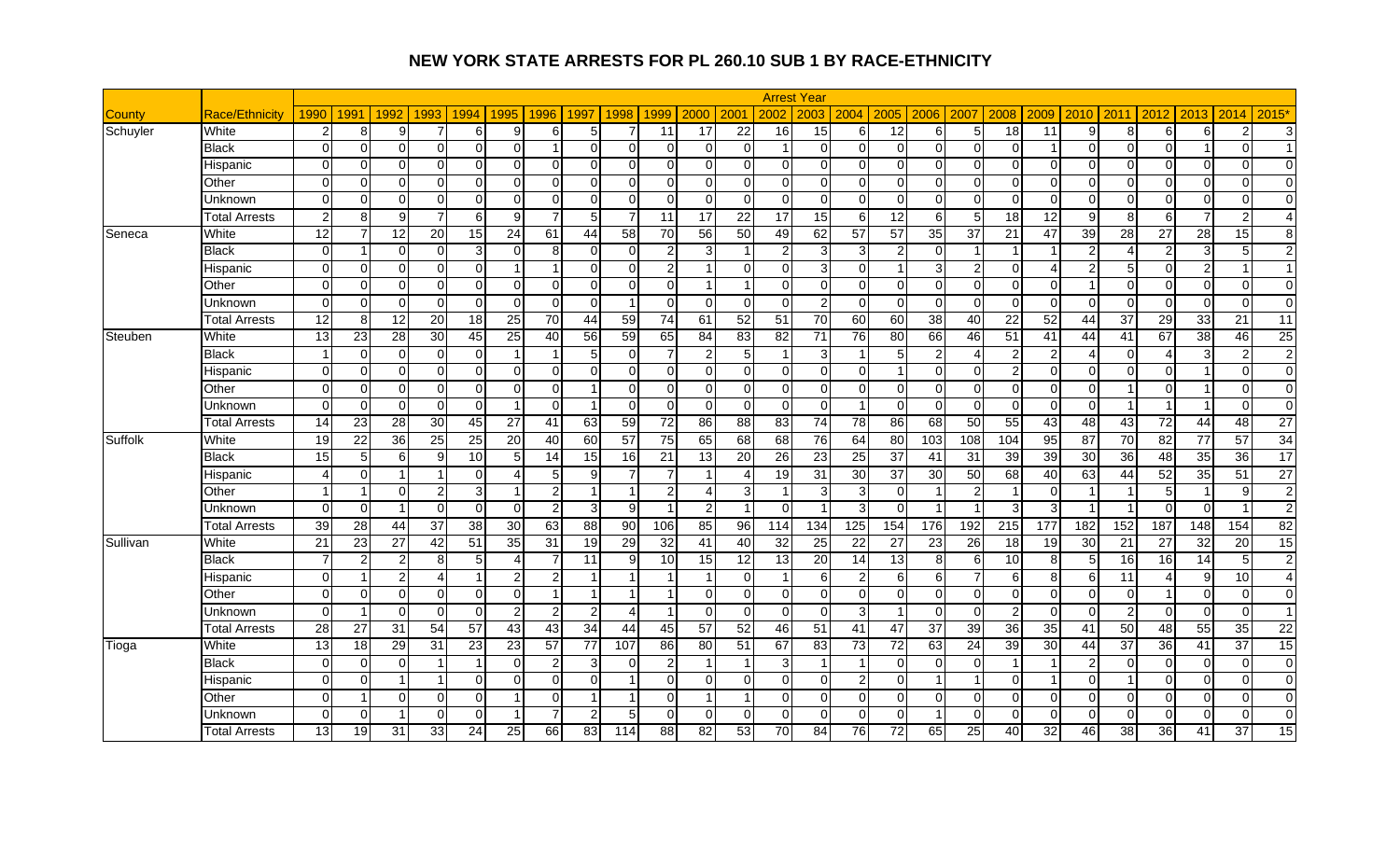|             |                       |                        |                |                |                 |                 |                 |                |                 |                  |                         |                 |                 |                 | <b>Arrest Year</b>      |                         |                 |                 |          |                 |                 |                |                          |                 |                 |                 |                |
|-------------|-----------------------|------------------------|----------------|----------------|-----------------|-----------------|-----------------|----------------|-----------------|------------------|-------------------------|-----------------|-----------------|-----------------|-------------------------|-------------------------|-----------------|-----------------|----------|-----------------|-----------------|----------------|--------------------------|-----------------|-----------------|-----------------|----------------|
| County      | <b>Race/Ethnicity</b> | 1990                   | 1991           | 1992           | 1993            | 1994            | 1995            | 1996           | 1997            | 1998             | 1999                    | 2000            | 2001            | 2002            | 2003                    | 2004                    | 2005            | 2006            | 2007     | 2008            | 2009            | 2010           | 2011                     | 2012            | 2013            | 2014            | $2015*$        |
| Tompkins    | White                 | 8                      | 14             | 15             | 19              | 13              | 14              | 11             | 22              | 24               | 48                      | 57              | 55              | 52              | 27                      | 42                      | 43              | 35              | 38       | 38              | 33              | 31             | 28                       | 23              | 26              | $\overline{23}$ | 9 <sub>l</sub> |
|             | Black                 |                        | O              |                | Δ               | $\overline{2}$  |                 |                |                 | Δ                | 6                       | 5 <sup>5</sup>  | $\overline{7}$  |                 | 9                       | 9                       |                 | $\overline{7}$  | 5        | $\overline{7}$  | 8               | 6              | $\overline{13}$          |                 | $\overline{7}$  | 5               | $\overline{3}$ |
|             | Hispanic              | $\mathbf 0$            | $\Omega$       | $\Omega$       | $\Omega$        | $\Omega$        | $\mathbf 0$     | 0              | U               | $\overline{0}$   | $\Omega$                | $\overline{0}$  | $\overline{0}$  |                 | 3                       | 3                       |                 | $\Omega$        | 61       | 1               | $\Omega$        | Δ              | 3                        | $\Omega$        | $\mathbf 0$     |                 | $\overline{0}$ |
|             | Other                 | $\Omega$               |                | $\Omega$       | 1               | 3               | $\overline{c}$  |                |                 | $\Omega$         | -1                      | $\overline{a}$  | $\mathbf{3}$    |                 | -1                      | $\overline{2}$          |                 | $\overline{1}$  |          | $\Omega$        | $\Omega$        | $\Omega$       |                          |                 | 1               | $\Omega$        | $\Omega$       |
|             | Unknown               | $\Omega$               | $\Omega$       | $\Omega$       | -1              | $\Omega$        |                 | $\Omega$       | $\Omega$        | $\mathbf 0$      | $\mathbf 0$             | $\mathbf{1}$    | $\overline{0}$  |                 | $\overline{2}$          | 3                       | $\overline{0}$  | $\overline{1}$  | $\Omega$ | $\mathbf{2}$    | $\Omega$        | $\Omega$       | $\overline{0}$           | $\Omega$        | $\Omega$        | $\mathbf 0$     | $\overline{0}$ |
|             | Total Arrests         | 9                      | 15             | 16             | $\overline{25}$ | 18              | $\overline{18}$ | 13             | $\overline{28}$ | 28               | 55                      | 65              | 65              | 60              | $\overline{42}$         | 59                      | 49              | 44              | 50       | 48              | 41              | 41             | 45                       | 31              | $\overline{34}$ | 29              | 12             |
| Ulster      | White                 | 23                     | 24             | 38             | 63              | 62              | 72              | 73             | 52              | 80               | 88                      | 77              | 74              | 62              | 66                      | 59                      | 36              | 53              | 39       | 49              | 51              | 46             | 47                       | 40              | 51              | 40              | 19             |
|             | <b>Black</b>          |                        | 8              | 8 <sup>1</sup> | 8 <sup>1</sup>  | 6               | 11              | 11             | 11              | $\overline{20}$  | 13                      | 11              | 5 <sub>l</sub>  | 18              | 14                      | 5                       | 3               | 11              | 10       | 10              | 17              | 14             | 6                        | 10              | 9               | 12              | $\overline{7}$ |
|             | Hispanic              | $\overline{1}$         | 3              | $\Omega$       | $\Omega$        | $\Omega$        | 3               | 0              | З               | $\Omega$         | $\mathbf 0$             | 5               |                 |                 | $\overline{1}$          | 6                       | $\overline{7}$  | $\overline{4}$  | 11       | 7               | 11              | 13             | 16                       | 11              | 6               | 10              | 3 <sup>l</sup> |
|             | Other                 | $\Omega$               | -1             | $\Omega$       | 1               | $\Omega$        | $\overline{c}$  | $\Omega$       | U               | $\Omega$         | -1                      | $\overline{2}$  | $\overline{1}$  |                 | $\Omega$                | 3                       | $\Omega$        | $\overline{2}$  |          | $\Omega$        | 2               | $\Omega$       | $\Omega$                 |                 | $\Omega$        | $\overline{1}$  | $\Omega$       |
|             | Unknown               | $\overline{1}$         | $\Omega$       |                | $\Omega$        | $\Omega$        | $\overline{c}$  | $\mathbf{3}$   | 5               | 3                | $\overline{\mathbf{1}}$ | $\Omega$        | $\overline{0}$  |                 | $\Omega$                | 3                       | $\Omega$        | $\overline{0}$  | $\Omega$ | $\overline{1}$  | -1              | $\Omega$       |                          | -1              | $\Omega$        | $\mathbf 0$     | $\Omega$       |
|             | <b>Total Arrests</b>  | 26                     | 36             | 47             | $\overline{72}$ | 68              | $\overline{90}$ | 87             | 71              | 103              | 103                     | 95              | 81              | $\overline{83}$ | 81                      | 76                      | $\overline{46}$ | $\overline{70}$ | 61       | 67              | 82              | 73             | $\overline{70}$          | 63              | 66              | 63              | 29             |
| Warren      | White                 | 9                      | 14             | 23             | $\overline{28}$ | 20              | 25              | 21             | 31              | 31               | 36                      | 39              | 22              | 32              | 36                      | 37                      | 47              | 43              | 39       | 34              | 48              | 54             | 56                       | 35              | 48              | 49              | 18             |
|             | <b>Black</b>          |                        | $\Omega$       | $\Omega$       | -1              |                 |                 |                |                 | 3                | $\overline{1}$          | $\overline{0}$  |                 |                 | $\overline{2}$          | $\overline{2}$          | $\overline{a}$  | 3               | $\Omega$ | 1               |                 | Δ              | 3                        | $\Omega$        | $\overline{A}$  | 5               | 2 <sub>l</sub> |
|             | Hispanic              | $\Omega$               | $\Omega$       | $\Omega$       | $\Omega$        |                 | $\Omega$        | $\Omega$       | U               | $\Omega$         | $\Omega$                | $\overline{0}$  |                 |                 | $\overline{\mathbf{1}}$ | $\Omega$                | $\overline{0}$  | $\overline{2}$  | 2        | 3               | 5               | -1             | $\boldsymbol{\varDelta}$ | $\overline{2}$  | $\overline{2}$  | -1              | $\Omega$       |
|             | Other                 | $\Omega$               | $\Omega$       | $\Omega$       | $\Omega$        | $\Omega$        |                 | $\Omega$       | $\Omega$        | $\Omega$         | $\Omega$                | $\overline{0}$  | $\overline{0}$  | $\Omega$        | $\Omega$                | $\Omega$                | $\overline{0}$  | $\Omega$        | $\Omega$ | $\mathbf 0$     | $\Omega$        | $\Omega$       | $\Omega$                 |                 | $\Omega$        | $\mathbf 0$     | $\Omega$       |
|             | Unknown               | $\Omega$               | $\Omega$       | $\Omega$       | $\Omega$        | $\Omega$        |                 | $\Omega$       | $\Omega$        | $\Omega$         | $\Omega$                | $\Omega$        | $\overline{0}$  | $\Omega$        | $\overline{1}$          | $\overline{\mathbf{1}}$ | $\Omega$        | $\overline{1}$  | $\Omega$ | $\mathbf 0$     | $\Omega$        | 2              | $\Omega$                 | -1              | -1              | $\mathbf 0$     | $\Omega$       |
|             | <b>Total Arrests</b>  | 10                     | 14             | 23             | 29              | $\overline{22}$ | 28              | 22             | $\overline{33}$ | $\overline{34}$  | 37                      | 39              | 24              | 34              | 40                      | 40                      | 49              | 49              | 41       | $\overline{38}$ | 54              | 61             | 63                       | 39              | 55              | 55              | 20             |
| Washington  | White                 | 8                      | 9              | 18             | 11              | 19              | 18              | 13             | 17              | $\overline{46}$  | 43                      | 26              | 40              | 49              | $\overline{39}$         | 34                      | 36              | 53              | 47       | 36              | 62              | 39             | 40                       | 34              | 39              | 47              | 27             |
|             | <b>Black</b>          | $\Omega$               | $\Omega$       | $\Omega$       | $\Omega$        | $\Omega$        |                 | $\overline{1}$ |                 | $\Omega$         | $\Omega$                | $\overline{0}$  | $\Omega$        | $\Omega$        | $\overline{1}$          | $\overline{1}$          |                 | $\overline{1}$  |          | $\overline{2}$  |                 | -1             | $\Omega$                 | $\Omega$        | 3               | $\overline{1}$  | $\overline{1}$ |
|             | Hispanic              | $\mathbf 0$            | $\Omega$       | $\Omega$       | 1               | $\Omega$        | 0               | 0              | ∩               | $\overline{0}$   | $\Omega$                | $\overline{0}$  | $\overline{0}$  | $\Omega$        | $\mathbf 0$             | $\Omega$                | $\overline{0}$  | $\overline{1}$  |          | 1               | -1              | $\Omega$       | $\Omega$                 |                 | $\mathbf 0$     | $\overline{1}$  | $\overline{ }$ |
|             | Other                 | $\Omega$               | $\Omega$       | $\Omega$       | $\Omega$        | $\Omega$        | $\mathbf 0$     | $\overline{0}$ | $\Omega$        | $\Omega$         | $\Omega$                | $\overline{0}$  | 6               | $\Omega$        | $\Omega$                | $\Omega$                | $\overline{0}$  | $\Omega$        | $\Omega$ | $\overline{0}$  | $\mathbf 0$     | $\Omega$       | $\Omega$                 | $\Omega$        | $\mathbf 0$     | $\mathbf 0$     | $\Omega$       |
|             | Unknown               | $\mathbf 0$            | $\overline{0}$ | $\Omega$       | $\Omega$        | $\Omega$        | $\mathbf 0$     | $\mathbf 0$    |                 | $\overline{2}$   | $\Omega$                | $\overline{0}$  | $\overline{0}$  | $\Omega$        | $\mathbf 0$             | 0                       | $\overline{0}$  | $\overline{0}$  | $\Omega$ | $\mathbf 0$     | $\overline{1}$  | $\overline{0}$ |                          | $\Omega$        | -1              | $\mathbf 0$     | $\Omega$       |
|             | <b>Total Arrests</b>  | 8                      | 9              | 18             | $\overline{12}$ | 19              | 19              | 14             | 20              | 48               | 43                      | 26              | 46              | 49              | 40                      | 35                      | 37              | 55              | 49       | 39              | 65              | 40             | 41                       | 35              | 43              | 49              | 29             |
| Wayne       | White                 | $\overline{30}$        | 37             | 53             | $\overline{72}$ | 68              | 80              | 70             | 83              | $\overline{76}$  | 91                      | $\overline{76}$ | $\overline{78}$ | 67              | 58                      | 68                      | 67              | 53              | 68       | 76              | 45              | 56             | $\overline{36}$          | 58              | 54              | 45              | 20             |
|             | <b>Black</b>          | $\boldsymbol{\Lambda}$ | Δ              | 8              | $\mathbf{3}$    | 13              | 13              | $\overline{7}$ | 11              | 13               | 9                       | 8               | 8               | 12              | $\overline{7}$          | 10                      | 10              | 10              | 14       | 8               | 6               | 18             | 5                        | 15              | $\overline{7}$  | 8               | $\overline{4}$ |
|             | Hispanic              | 1                      | -1             | Δ              | $\overline{0}$  |                 | $\mathbf 0$     | 0              | ∩               | $\mathbf 0$      | $\overline{1}$          | $\overline{0}$  |                 |                 | 3                       | $\overline{\mathbf{1}}$ | $\overline{c}$  | $\overline{2}$  | 3        | $\overline{4}$  | $\overline{2}$  | 7              | $\overline{7}$           |                 | $\overline{1}$  | -1              | 2 <sub>l</sub> |
|             | Other                 | $\Omega$               | $\Omega$       | $\Omega$       | $\Omega$        |                 | 0               | $\overline{0}$ |                 | $\Omega$         | $\Omega$                | $\overline{0}$  | $\overline{0}$  | $\Omega$        | $\overline{c}$          | $\Omega$                | $\overline{0}$  | $\overline{0}$  |          | $\mathbf 0$     | $\overline{1}$  | $\overline{0}$ | $\Omega$                 | $\Omega$        | $\mathbf 0$     | $\mathbf 0$     | $\Omega$       |
|             | Unknown               | $\Omega$               | $\Omega$       | $\Omega$       | $\Omega$        | $\Omega$        |                 | $\overline{2}$ |                 | $\Omega$         | $\Omega$                | $\mathbf 0$     | $\overline{0}$  | $\Omega$        | $\mathbf 0$             | $\Omega$                | 1               | $\Omega$        | $\Omega$ | $\overline{0}$  | 0               | $\Omega$       | $\Omega$                 | $\Omega$        | $\Omega$        | $\mathbf 0$     | $\Omega$       |
|             | <b>Total Arrests</b>  | 35                     | 42             | 65             | 75              | 83              | 94              | 79             | 96              | 89               | 101                     | $\overline{84}$ | 87              | 81              | 70                      | 79                      | 80              | 65              | 86       | 88              | 54              | 81             | 48                       | $\overline{74}$ | 62              | 54              | 26             |
| Westchester | White                 | 19                     | 28             | 24             | 27              | 29              | 31              | 50             | 39              | 47               | 38                      | 62              | 80              | $\overline{72}$ | 38                      | 38                      | 47              | 49              | 54       | 54              | 51              | 33             | 34                       | 19              | 19              | $\overline{17}$ | 11             |
|             | <b>Black</b>          | 24                     | 17             | 19             | $\overline{26}$ | 16              | 32              | 21             | 33              | 49               | 43                      | 53              | 59              | 36              | 41                      | 28                      | $\overline{34}$ | 25              | 46       | 62              | $\overline{37}$ | 39             | 46                       | 30              | 34              | $\overline{25}$ | 18             |
|             | Hispanic              |                        | 3              | $\overline{2}$ | 8               | 7               | 8               | 12             | 21              | 15               | 22                      | 9               | 9               | 24              | 25                      | 27                      | 26              | 31              | 30       | 64              | 64              | 40             | 37                       | 34              | 31              | $\overline{28}$ | 17             |
|             | Other                 | $\overline{1}$         | $\overline{2}$ | $\Omega$       | $\Omega$        | 2               |                 | Δ              |                 | $\Omega$         | 3                       |                 | 3               |                 | $\overline{2}$          |                         |                 | 3               |          |                 | Δ               |                | $\boldsymbol{\varDelta}$ | 2               | $\mathbf{3}$    | $\mathbf 0$     | $\overline{0}$ |
|             | Jnknown               | $\mathbf 0$            | $\overline{0}$ | $\Omega$       | $\overline{0}$  |                 |                 | $\overline{2}$ |                 | $\overline{2}$   | $\overline{2}$          | $\overline{2}$  | $\overline{2}$  |                 |                         | 5                       | 4               | 5               |          | $\overline{2}$  |                 | 0              |                          | $\overline{0}$  | $\mathbf 0$     | $\overline{c}$  | $\overline{0}$ |
|             | <b>Total Arrests</b>  | 51                     | 50             | 45             | 61              | 55              | 79              | 89             | 99              | $\overline{113}$ | 108                     | 127             | 153             | 134             | 107                     | 99                      | 112             | 113             | 135      | 183             | 158             | 113            | $\overline{122}$         | 85              | 87              | 72              | 46             |